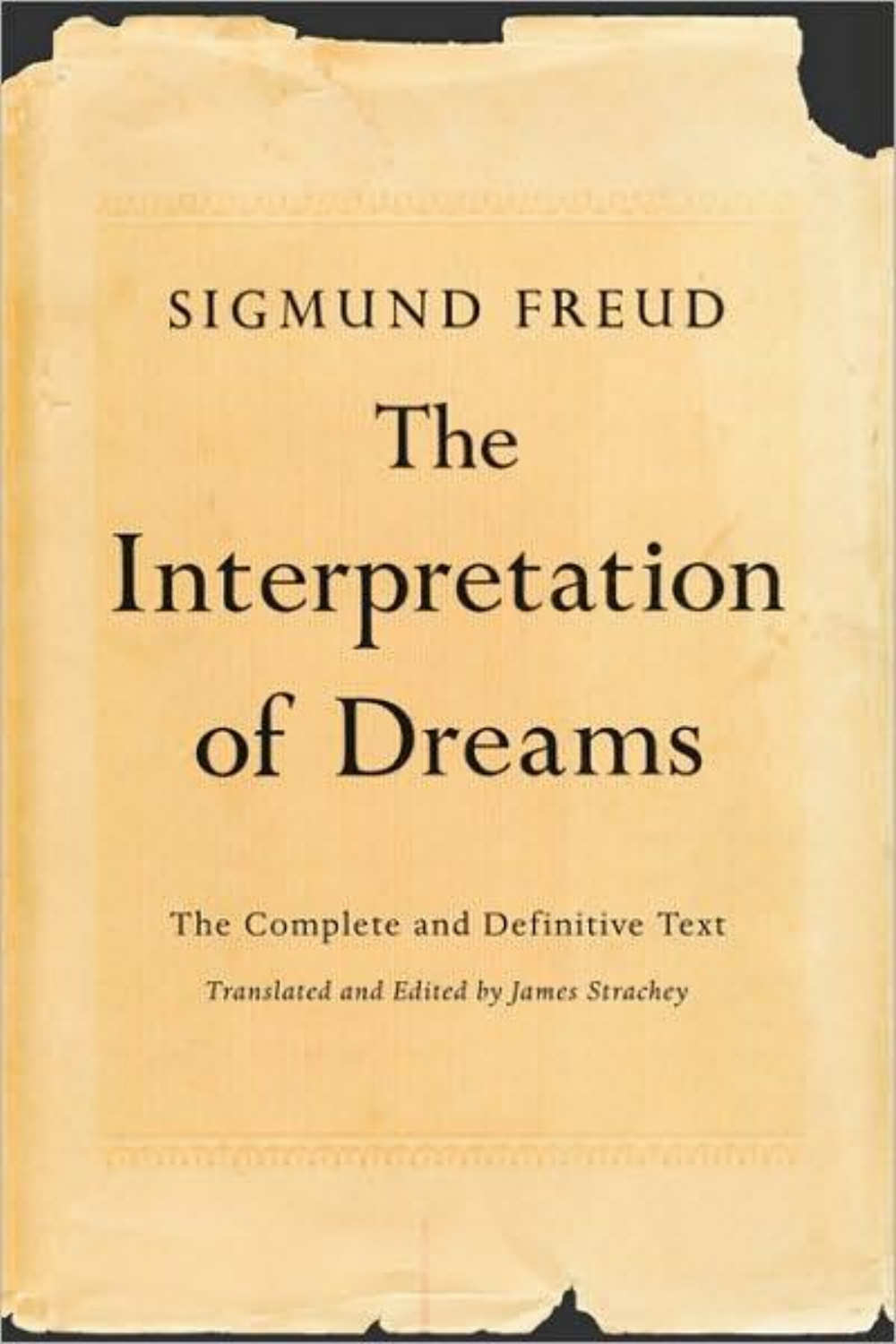## SIGMUND FREUD THE INTERPRETATION OF DREAMS

### Translated from the German and edited by James Strachey

Flectere si nequeo superos, Acheronta movebo



A Member of the Perseus Books Group New York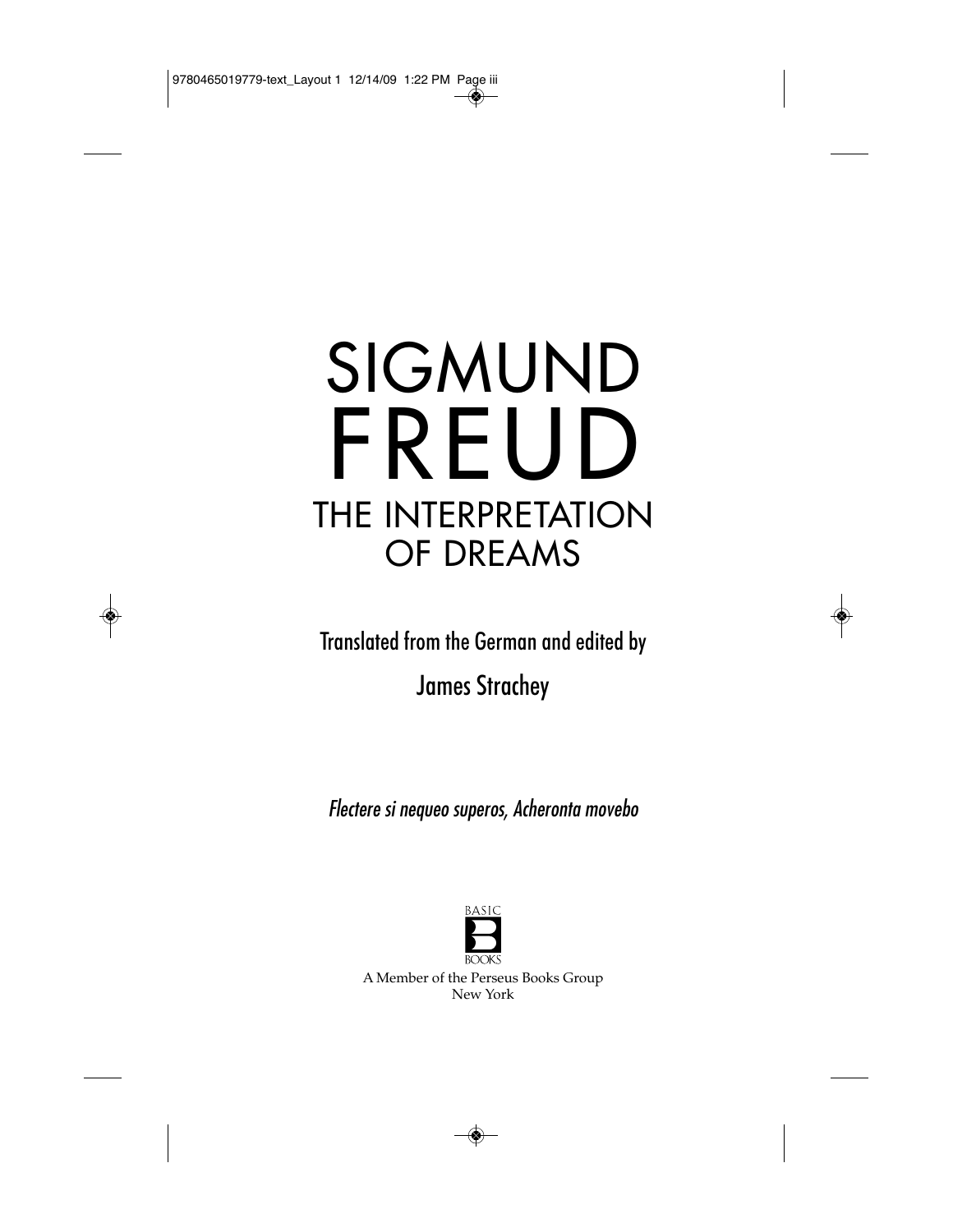#### **CHAPTER II**

#### **THE METHOD OF INTERPRETING DREAMS: AN ANALYSIS OF A SPECIMEN DREAM**

The title that I have chosen for my work makes plain which of the traditional approaches to the problem of dreams I am inclined to follow. The aim which I have set before myself is to show that dreams are capable of being interpreted; and any contributions I may be able to make towards the solution of the problems dealt with in the last chapter will only arise as by-products in the course of carrying out my proper task. My presumption that dreams can be interpreted at once puts me in opposition to the ruling theory of dreams and in fact to every theory of dreams with the single exception of Scherner's [pp. 109 ff.]; for 'interpreting' a dream implies assigning a 'meaning' to it—that is, replacing it by something which fits into the chain of our mental acts as a link having a validity and importance equal to the rest. As we have seen, the scientific theories of dreams leave no room for any problem of interpreting them, since in their view a dream is not a mental act at all, but a somatic process signalizing its occurrence by indications registered in the mental apparatus. Lay opinion has taken a different attitude throughout the ages. It has exercised its indefeasible right to behave inconsistently; and, though admitting that dreams are unintelligible and absurd, it cannot bring itself to declare that they have no significance at all. Led by some obscure feeling, it seems to assume that, in spite of everything, every dream has a meaning, though a hidden one, that dreams are designed to take the place of some other process of thought, and that we have only to undo the substitution correctly in order to arrive at this hidden meaning.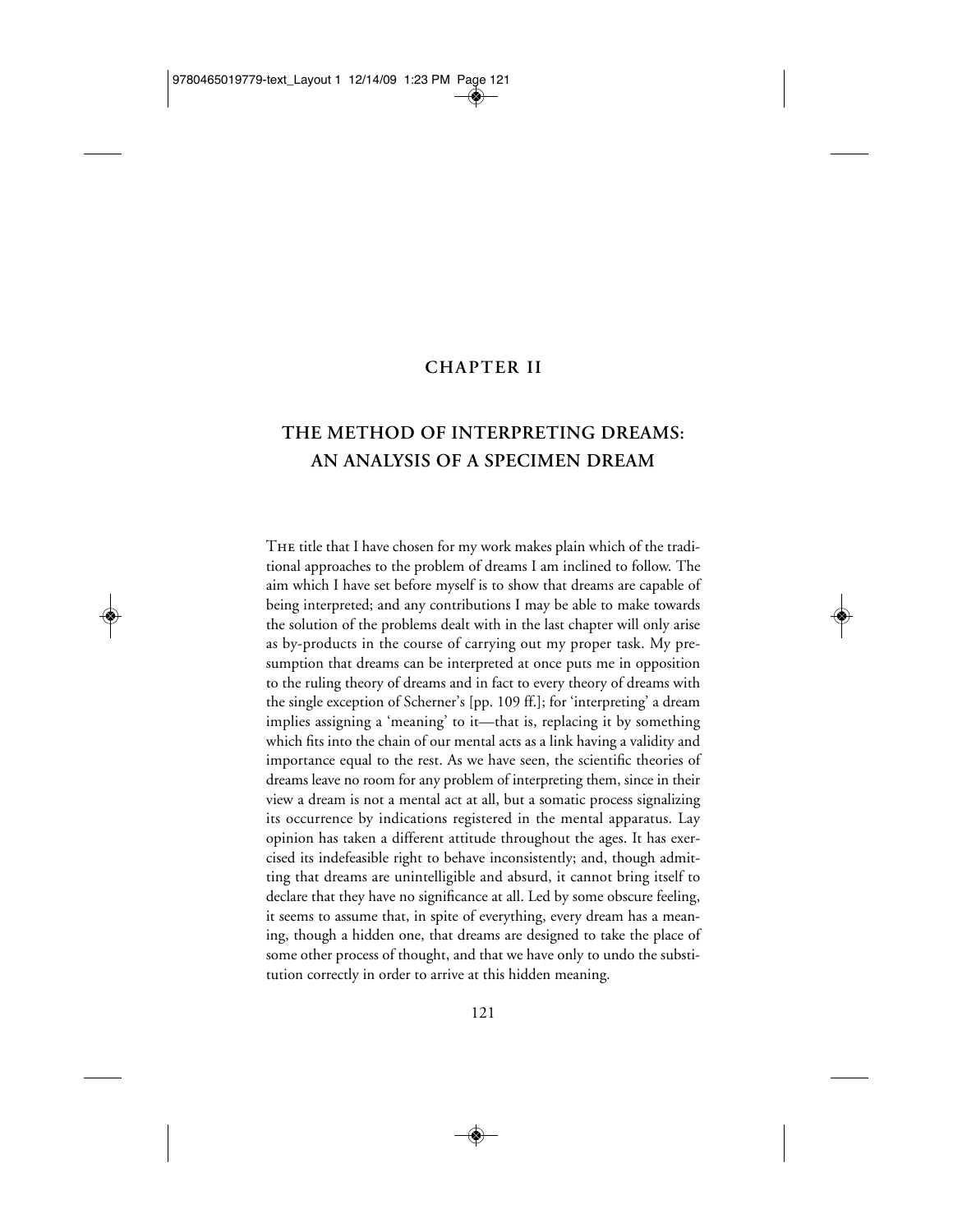Thus the lay world has from the earliest times concerned itself with 'interpreting' dreams and in its attempts to do so it has made use of two essentially different methods.

The first of these procedures considers the content of the dream as a whole and seeks to replace it by another content which is intelligible and in certain respects analogous to the original one. This is '*symbolic*' dreaminterpreting; and it inevitably breaks down when faced by dreams which are not merely unintelligible but also confused. An example of this procedure is to be seen in the explanation of Pharaoh's dream propounded by Joseph in the Bible. The seven fat kine followed by seven lean kine that ate up the fat kine—all this was a symbolic substitute for a prophecy of seven years of famine in the land of Egypt which should consume all that was brought forth in the seven years of plenty. Most of the artificial dreams constructed by imaginative writers are designed for a symbolic interpretation of this sort: they reproduce the writer's thoughts under a disguise which is regarded as harmonizing with the recognized characteristics of dreams.1 The idea of dreams being chiefly concerned with the future and being able to foretell it—a remnant of the old prophetic significance of dreams—provides a reason for transposing the meaning of the dream, when it has been arrived at by symbolic interpretation, into the future tense. It is of course impossible to give instructions upon the *method* of arriving at a symbolic interpretation. Success must be a question of hitting on a clever idea, of direct intuition, and for that reason it was possible for dream-interpretation by means of symbolism to be exalted into an artistic activity dependent on the possession of peculiar gifts.<sup>2</sup>

<sup>1 [</sup>*Footnote added* 1909:] I found by chance in *Gradiva*, a story written by Wilhelm Jensen, a number of artificial dreams which were perfectly correctly constructed and could be interpreted just as though they had not been invented but had been dreamt by real people. In reply to an enquiry, the author confirmed the fact that he had no knowledge of my theory of dreams. I have argued that the agreement between my researches and this writer's creations is evidence in favour of the correctness of my analysis of dreams. (See Freud, 1907*a*.)

<sup>2 [</sup>*Footnote added* 1914:] Aristotle [*De divinatione per somnum*, II (*Trans.*, 1935, 383)] remarked in this connection that the best interpreter of dreams was the man who could best grasp similarities; for dream-pictures, like pictures on water, are pulled out of shape by movement, and the most successful interpreter is the man who can detect the truth from the misshapen picture. (Büchsenschütz, 1868, 65.)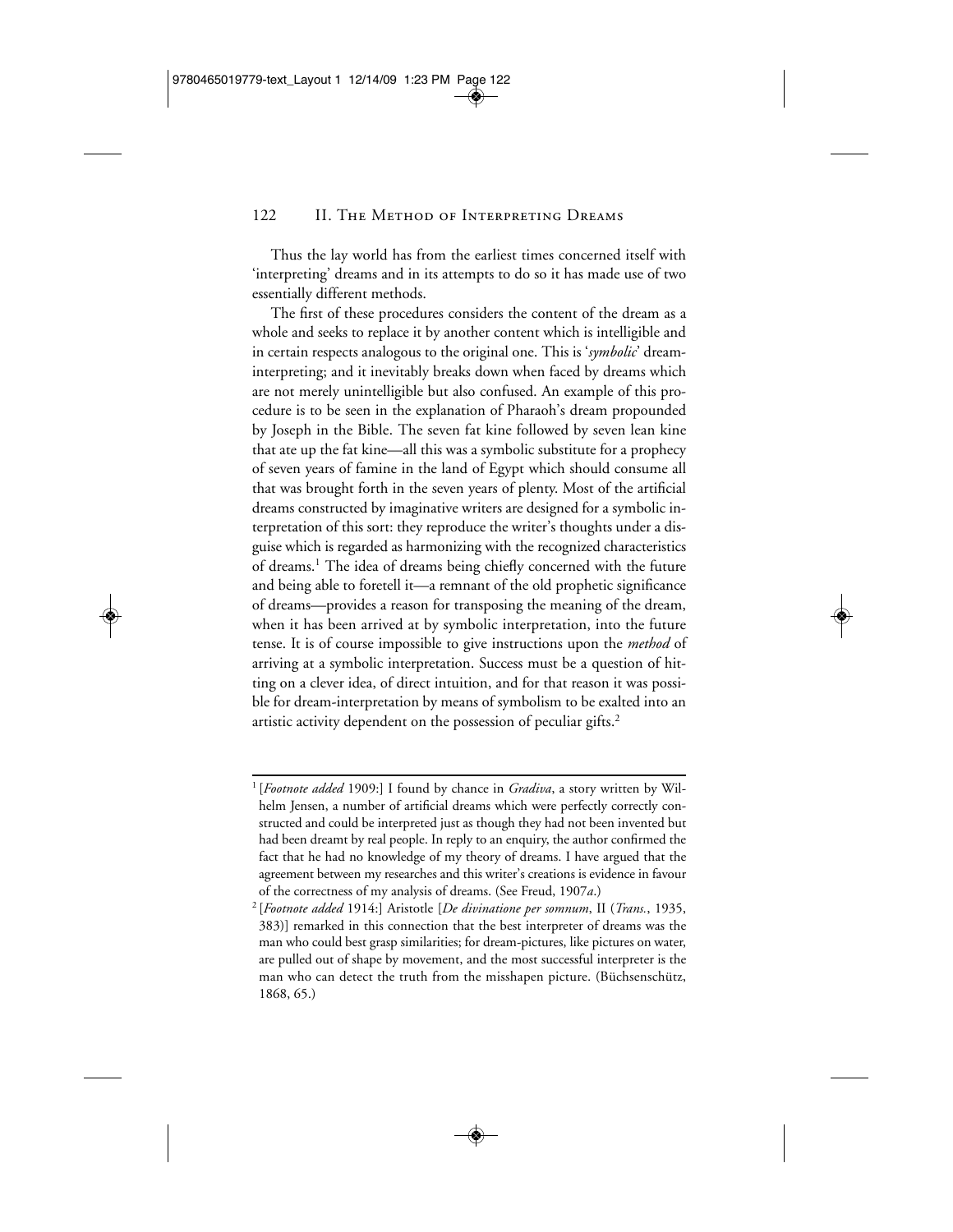The second of the two popular methods of interpreting dreams is far from making any such claims. It might be described as the '*decoding*' method, since it treats dreams as a kind of cryptography in which each sign can be translated into another sign having a known meaning, in accordance with a fixed key. Suppose, for instance, that I have dreamt of a letter and also of a funeral. If I consult a 'dream-book,' I find that 'letter' must be translated by 'trouble' and 'funeral' by 'betrothal.' It then remains for me to link together the keywords which I have deciphered in this way and, once more, to transpose the result into the future tense. An interesting modification of the process of decoding, which to some extent corrects the purely mechanical character of its method of transposing, is to be found in the book written upon the interpretation of dreams [*Oneirocritica*] by Artemidorus of Daldis.<sup>1</sup> This method takes into account not only the content of the dream but also the character and circumstances of the dreamer; so that the same dream-element will have a

<sup>&</sup>lt;sup>1</sup> [*Footnote added* 1914:] Artemidorus of Daldis, who was probably born at the beginning of the second century A.D., has left us the most complete and painstaking study of dream-interpretation as practised in the Graeco-Roman world. As Theodor Gomperz (1866, 7 f.) points out, he insisted on the importance of basing the interpretation of dreams on observation and experience, and made a rigid distinction between his own art and others that were illusory. The principle of his interpretative art, according to Gomperz, is identical with magic, the principle of association. A thing in a dream means what it recalls to the mind—to the dream-interpreter's mind, it need hardly be said. An insuperable source of arbitrariness and uncertainty arises from the fact that the dream-element may recall *various* things to the interpreter's mind and may recall something different to different interpreters. The technique which I describe in the pages that follow differs in one essential respect from the ancient method: it imposes the task of interpretation upon the dreamer himself. It is not concerned with what occurs to the *interpreter* in connection with a particular element of the dream, but with what occurs to the *dreamer.*—Recent reports, however, from a missionary, Father Tfinkdji (1913, [516–17 and 523]), show that modern dream-interpreters in the East also make free use of the dreamer's collaboration. He writes as follows of dream-interpreters among the Arabs of Mesopotamia: 'Pour interprêter exactement un songe, les oniromanciens les plus habiles s'informent de ceux qui les consultent de toutes les circonstances qu'ils regardent nécessaires pour la bonne explication. . . . En un mot, nos oniromanciens ne laissent aucune circonstance leur échapper et ne donnent l'interprétation désirée avant d'avoir parfaitement saisi et reçu toutes les interrogations désirables.' ['In order to give a precise interpretation of a dream, the most skilful dream-diviners find out from those who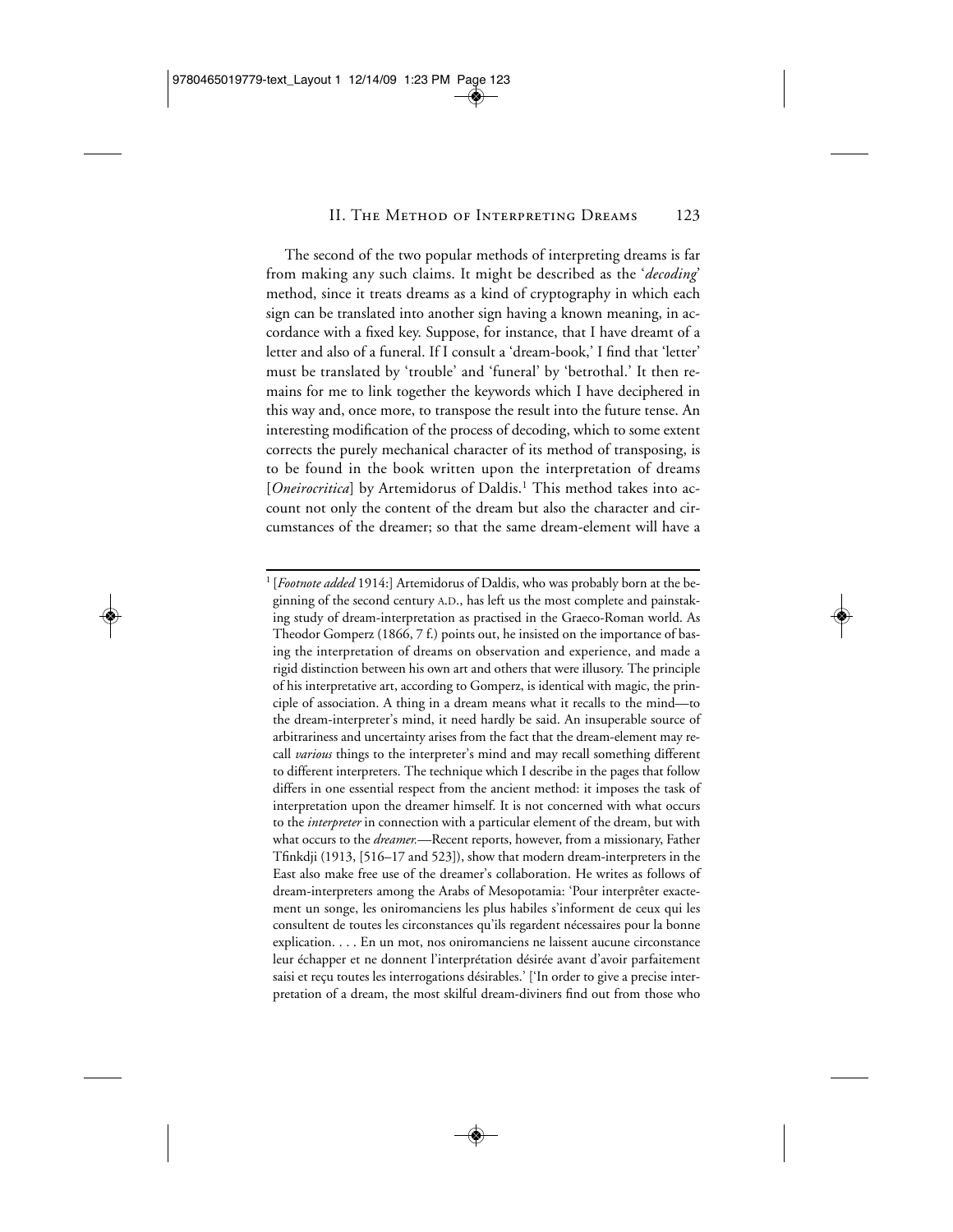different meaning for a rich man, a married man or, let us say, an orator, from what it has for a poor man, a bachelor or a merchant. The essence of the decoding procedure, however, lies in the fact that the work of interpretation is not brought to bear on the dream as a whole but on each portion of the dream's content independently, as though the dream were a geological conglomerate in which each fragment of rock required a separate assessment. There can be no question that the invention of the decoding method of interpretation was suggested by disconnected and confused dreams.2

It cannot be doubted for a moment that neither of the two popular procedures for interpreting dreams can be employed for a scientific treatment of the subject. The symbolic method is restricted in its application and incapable of being laid down on general lines. In the case of the decoding method everything depends on the trustworthiness of the 'key'—the dream-book, and of this we have no guarantee. Thus one might feel

consult them all the circumstances which they consider essential in order to arrive at a right explanation. . . . In short, these dream-diviners do not allow a single point to escape them and only give their interpretation after they have completely mastered the replies to all the necessary enquiries.'] Among these enquiries are habitually included questions as to the dreamer's closest family relations his parents, wife and children—as well as such a typical formula as: 'Habuistine in hac nocte copulam conjugalem ante vel post somnium?' ['Did you copulate with your wife that night before or after you had the dream?']—'L'idée dominante dans l'interprétation des songes consiste à expliquer le rêve par son opposée.' ['The principal idea in interpreting dreams lies in explaining a dream by its opposite.']

2 [*Footnote added* 1909:] Dr. Alfred Robitsek has pointed out to me that the oriental 'dream-books' (of which ours are wretched imitations) base the greater number of their interpretations of dream-elements upon similarity of sounds and resemblance between words. The fact that these connections inevitably disappear in translation accounts for the unintelligibility of the renderings in our own popular dream-books. The extraordinarily important part played by punning and verbal quibbles in the ancient civilizations of the East may be studied in the writings of Hugo Winckler [the famous archaeologist].—[*Added* 1911:] The nicest instance of a dream-interpretation which has reached us from ancient times is based on a play upon words. It is told by Artemidorus [Book IV, Chap. 24, Krauss's translation, 1881, 255]: 'I think too that Aristander gave a most happy interpretation to Alexander of Macedon when he had surrounded Tyre [Τύρος] and was besieging it but was feeling uneasy and disturbed because of the length of time the siege was taking. Alexander dreamt he saw a satyr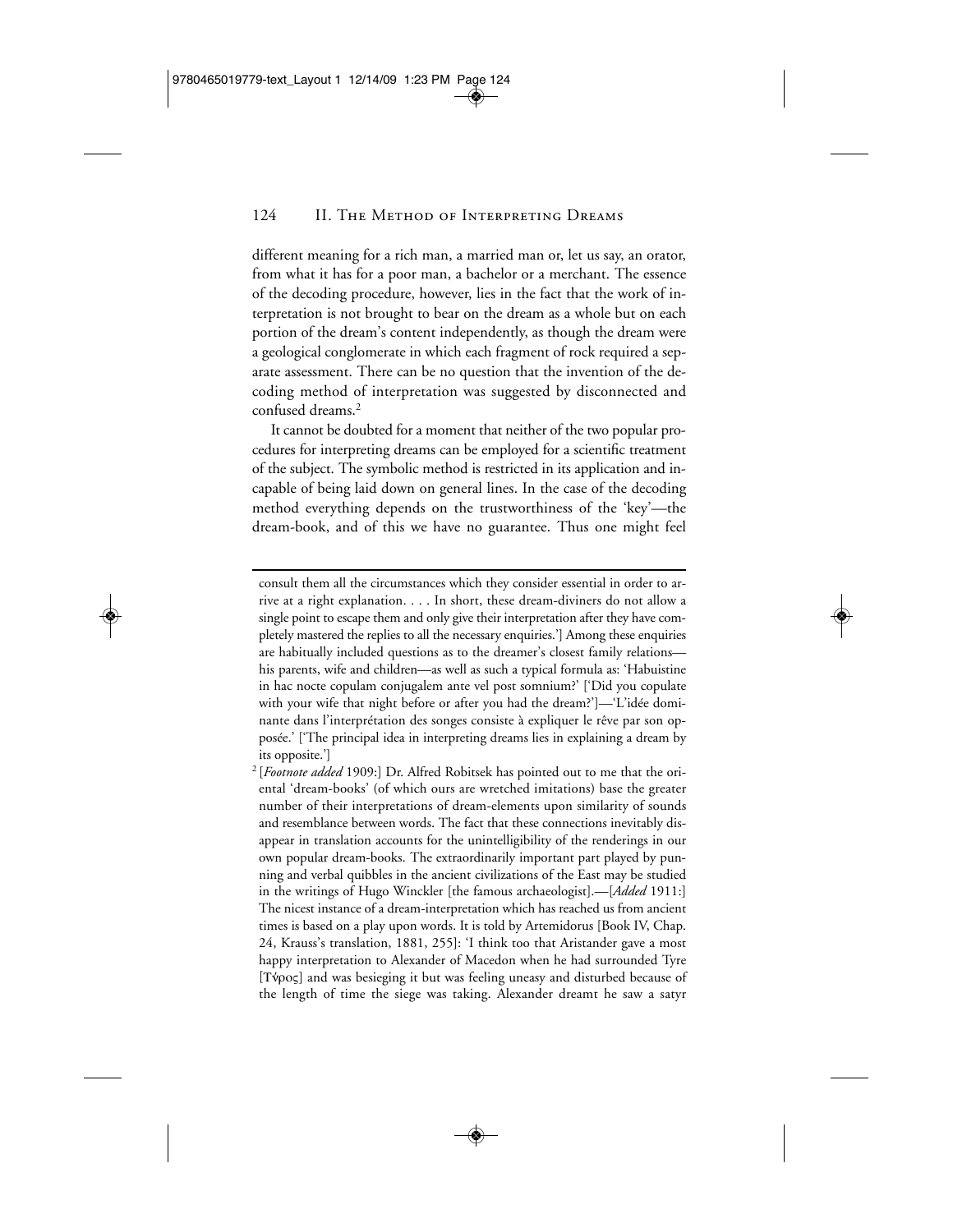tempted to agree with the philosophers and the psychiatrists and, like them, rule out the problem of dream-interpretation as a purely fanciful task.<sup>2</sup>

But I have been taught better. I have been driven to realize that here once more we have one of those not infrequent cases in which an ancient and jealously held popular belief seems to be nearer the truth than the judgement of the prevalent science of today. I must affirm that dreams really have a meaning and that a scientific procedure for interpreting them is possible.

My knowledge of the procedure was reached in the following manner. I have been engaged for many years (with a therapeutic aim in view) in unravelling certain psycho-pathological structures—hysterical phobias, obsessional ideas, and so on. I have been doing so, in fact, ever since I learnt from an important communication by Josef Breuer that as regards these structures (which are looked on as pathological symptoms) unravelling them coincides with removing them.3 (Cf. Breuer and Freud, 1895.) If a pathological idea of this sort can be traced back to the elements in the patient's mental life from which it originated, it simultaneously crumbles away and the patient is freed from it. Considering the impotence of our other therapeutic efforts and the puzzling nature of these disorders, I felt tempted to follow the path marked out by Breuer, in spite of every difficulty, till a complete explanation was reached. I shall have on another occasion to report at length upon the form finally taken

<sup>[</sup>σάτυρος] dancing on his shield. Aristander happened to be in the neighborhood of Tyre, in attendance on the king during his Syrian campaign. By dividing the word for satyr into  $\sigma \alpha$  and  $\tau \psi$  ocher heta couraged the king to press home the siege so that he became master of the city.' (σά Τ $\psi$ ρος = Tyre is thine.)— Indeed, dreams are so closely related to linguistic expression that Ferenczi [1910] has truly remarked that every tongue has its own dream-language. It is impossible as a rule to translate a dream into a foreign language and this is equally true, I fancy, of a book such as the present one. [*Added* 1930:] Nevertheless Dr. A. A. Brill of New York, and others after him, have succeeded in translating *The Interpretation of Dreams.*

<sup>&</sup>lt;sup>2</sup> After I had completed my manuscript I came across a work by Stumpf (1899) which agrees with my views in seeking to prove that dreams have a meaning and can be interpreted. He effects his interpretations, however, by means of a symbolism of an allegorical character without any guarantee of the general validity of his procedure.

<sup>3 [&#</sup>x27;*Auflösung*' and '*Lösung*' in the original.]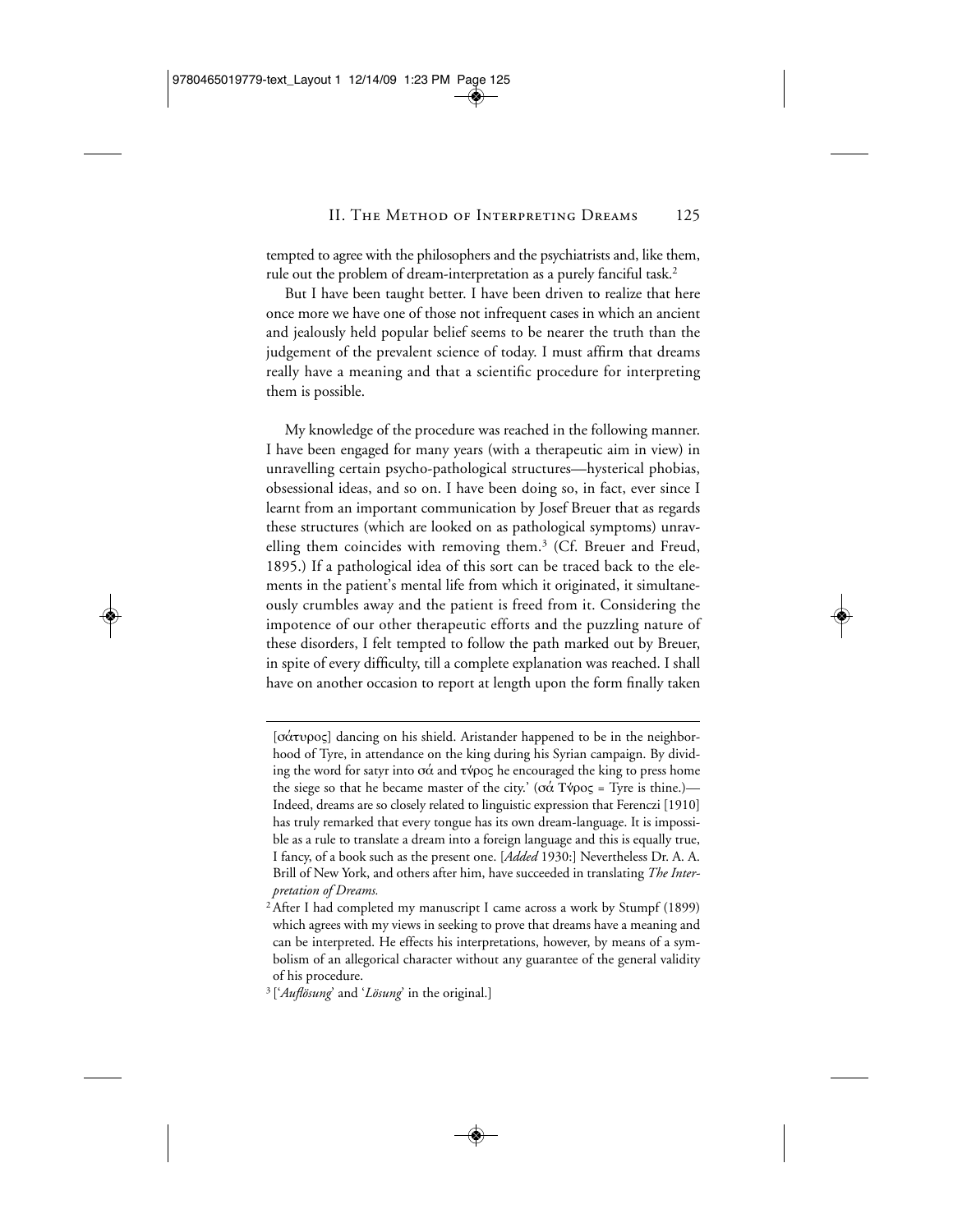by this procedure and the results of my labours. It was in the course of these psycho-analytic studies that I came upon dream-interpretation. My patients were pledged to communicate to me every idea or thought that occurred to them in connection with some particular subject; amongst other things they told me their dreams and so taught me that a dream can be inserted into the psychical chain that has to be traced backwards in the memory from a pathological idea. It was then only a short step to treating the dream itself as a symptom and to applying to dreams the method of interpretation that had been worked out for symptoms.

This involves some psychological preparation of the patient. We must aim at bringing about two changes in him: an increase in the attention he pays to his own psychical perceptions and the elimination of the criticism by which he normally sifts the thoughts that occur to him. In order that he may be able to concentrate his attention on his self-observation it is an advantage for him to lie in a restful attitude and shut his eyes.<sup>1</sup> It is necessary to insist explicitly on his renouncing all criticism of the thoughts that he perceives. We therefore tell him that the success of the psychoanalysis depends on his noticing and reporting whatever comes into his head and not being misled, for instance, into suppressing an idea because it strikes him as unimportant or irrelevant or because it seems to him meaningless. He must adopt a completely impartial attitude to what occurs to him, since it is precisely his critical attitude which is responsible for his being unable, in the ordinary course of things, to achieve the desired unravelling of his dream or obsessional idea or whatever it may be.

I have noticed in my psycho-analytical work that the whole frame of mind of a man who is reflecting is totally different from that of a man who is observing his own psychical processes. In reflection there is one more psychical activity at work than in the most attentive self- observation, and this is shown amongst other things by the tense looks and wrinkled forehead of a person pursuing his reflections as compared with the restful expression of a self-observer. In both cases attention<sup>2</sup> must be concentrated, but the man who is reflecting is also exercising his *critical* faculty; this leads him to reject some of the ideas that occur to him after perceiving them, to cut short oth-

 $1$ <sup>1</sup> [The stress upon the advisability of shutting the eyes (a remnant of the old hypnotic procedure) was very soon dropped. See, for instance, the account of psycho-analytic technique in Freud (1904*a*), where it is specifically mentioned that the analyst does *not* ask the patient to shut his eyes.]

<sup>&</sup>lt;sup>2</sup> [The function of attention is discussed below (p. 590).]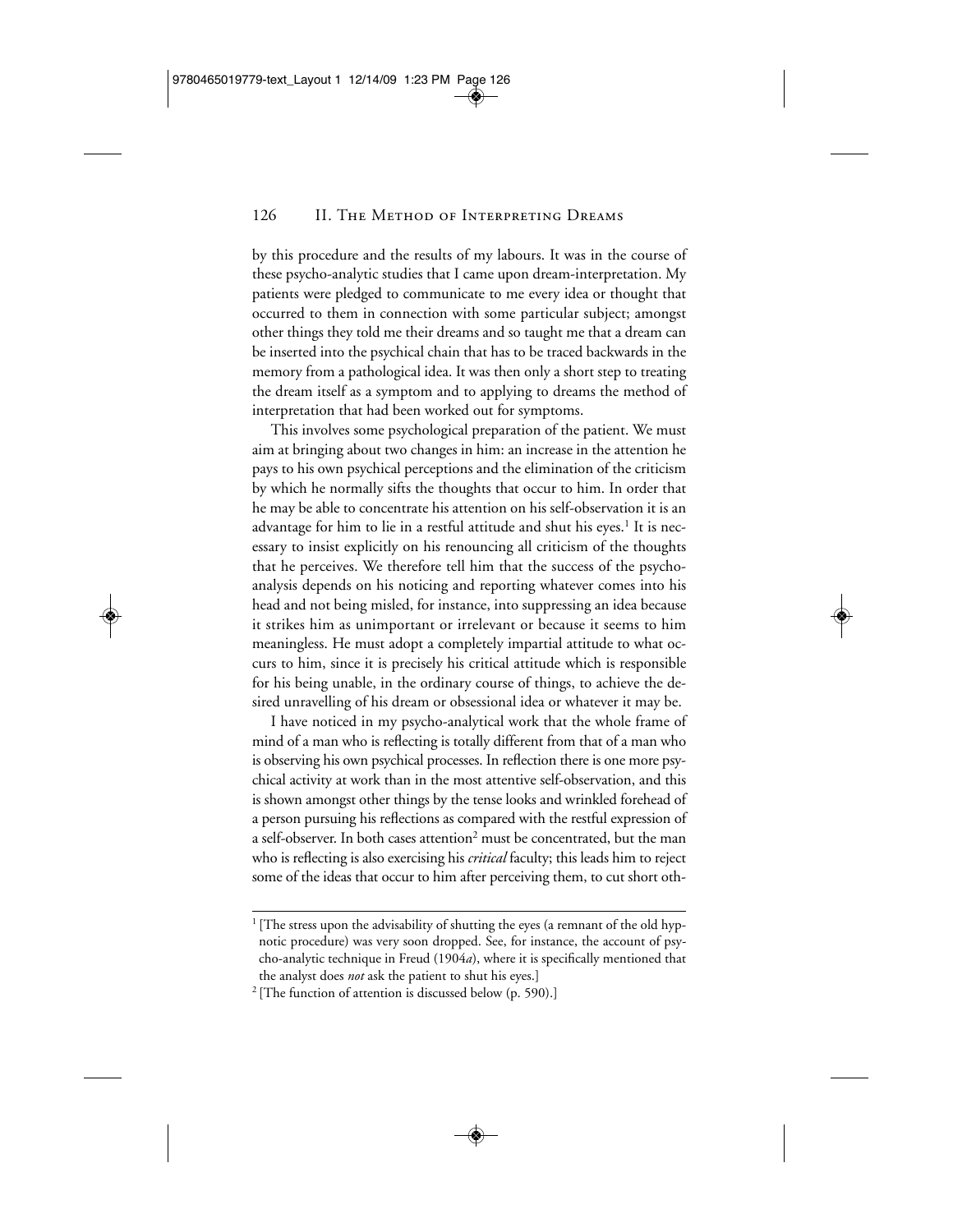ers without following the trains of thought which they would open up to him, and to behave in such a way towards still others that they never become conscious at all and are accordingly suppressed before being perceived. The self-observer on the other hand need only take the trouble to suppress his critical faculty. If he succeeds in doing that, innumerable ideas come into his consciousness of which he could otherwise never have got hold. The material which is in this way freshly obtained for his self perception makes it possible to interpret both his pathological ideas and his dream-structures. What is in question, evidently, is the establishment of a psychical state which, in its distribution of psychical energy (that is, of mobile attention), bears some analogy to the state before falling asleep—and no doubt also to hypnosis. As we fall asleep, 'involuntary ideas' emerge, owing to the relaxation of a certain deliberate (and no doubt also critical) activity which we allow to influence the course of our ideas while we are awake. (We usually attribute this relaxation to 'fatigue.') As the involuntary ideas emerge they change into visual and acoustic images. (Cf. the remarks by Schleiermacher and others quoted above on pp. 78 f. [and 99 f.].)<sup>1</sup> In the state used for the analysis of dreams and pathological ideas, the patient purposely and deliberately abandons this activity and employs the psychical energy thus saved (or a portion of it) in attentively following the involuntary thoughts which now emerge, and which—and here the situation differs from that of falling asleep—retain the character of ideas. *In this way the* '*involuntary*' *ideas are transformed into* '*voluntary*' *ones.*

The adoption<sup>2</sup> of the required attitude of mind towards ideas that seem to emerge 'of their own free will' and the abandonment of the critical function that is normally in operation against them seem to be hard of achievement for some people. The 'involuntary thoughts' are liable to release a most violent resistance, which seeks to prevent their emergence. If we may trust that great poet and philosopher Friedrich Schiller, however, poetic creation must demand an exactly similar attitude. In a passage in his correspondence with Körner—we have to thank Otto Rank for unearthing it—Schiller (writing on December 1, 1788) replies to his friend's complaint of insufficient productivity: 'The ground for your complaint

<sup>&</sup>lt;sup>1</sup> [Footnote added 1919:] Silberer (1909, 1910 and 1912) has made important contributions to dream-interpretation by directly observing this transformation of ideas into visual images. [See below, pp. 358 f. and 507 f.]

 $2$  [This paragraph was added in 1909, and the first sentence of the next paragraph modified accordingly.]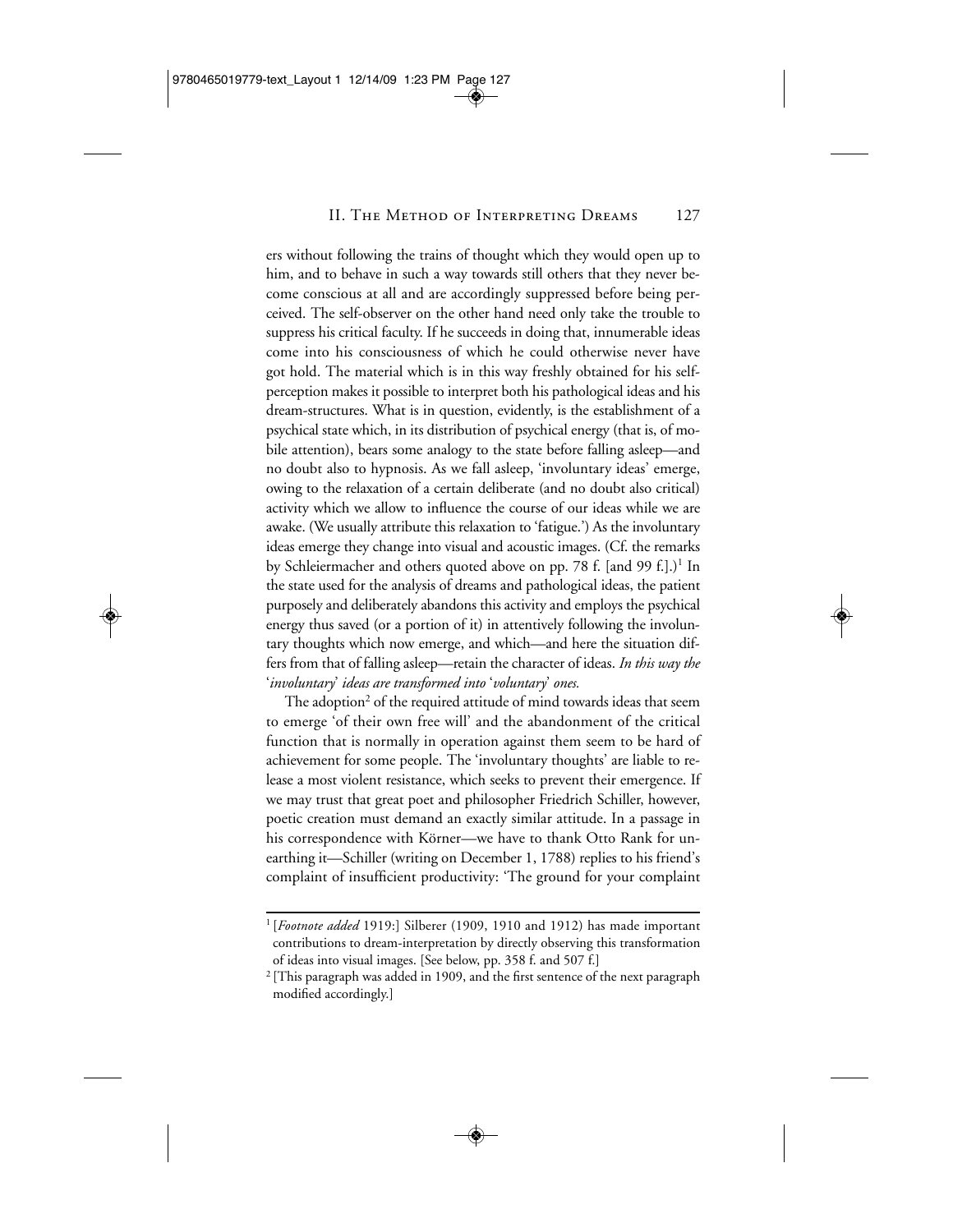seems to me to lie in the constraint imposed by your reason upon your imagination. I will make my idea more concrete by a simile. It seems a bad thing and detrimental to the creative work of the mind if Reason makes too close an examination of the ideas as they come pouring in—at the very gateway, as it were. Looked at in isolation, a thought may seem very trivial or very fantastic; but it may be made important by another thought that comes after it, and, in conjunction with other thoughts that may seem equally absurd, it may turn out to form a most effective link. Reason cannot form any opinion upon all this unless it retains the thought long enough to look at it in connection with the others. On the other hand, where there is a creative mind, Reason—so it seems to me—relaxes its watch upon the gates, and the ideas rush in pell-mell, and only then does it look them through and examine them in a mass.—You critics, or whatever else you may call yourselves, are ashamed or frightened of the momentary and transient extravagances which are to be found in all truly creative minds and whose longer or shorter duration distinguishes the thinking artist from the dreamer. You complain of your unfruitfulness because you reject too soon and discriminate too severely.'

Nevertheless what Schiller describes as a relaxation of the watch upon the gates of Reason, the adoption of an attitude of uncritical self- observation, is by no means difficult. Most of my patients achieve it after their first instructions. I myself can do so very completely, by the help of writing down my ideas as they occur to me. The amount of psychical energy by which it is possible to reduce critical activity and increase the intensity of self observation varies considerably according to the subject on which one is trying to fix one's attention.

Our first step in the employment of this procedure teaches us that what we must take as the object of our attention is not the dream as a whole but the separate portions of its content. If I say to a patient who is still a novice: 'What occurs to you in connection with this dream?' as a rule his mental horizon becomes a blank. If, however, I put the dream before him cut up into pieces, he will give me a series of associations to each piece, which might be described as the 'background thoughts' of that particular part of the dream. Thus the method of dream-interpretation which I practise already differs in this first important respect from the popular, historic and legendary method of interpretation by means of symbolism and approximates to the second or 'decoding' method. Like the latter, it employs interpretation *en détail* and not *en masse*; like the latter, it regards dreams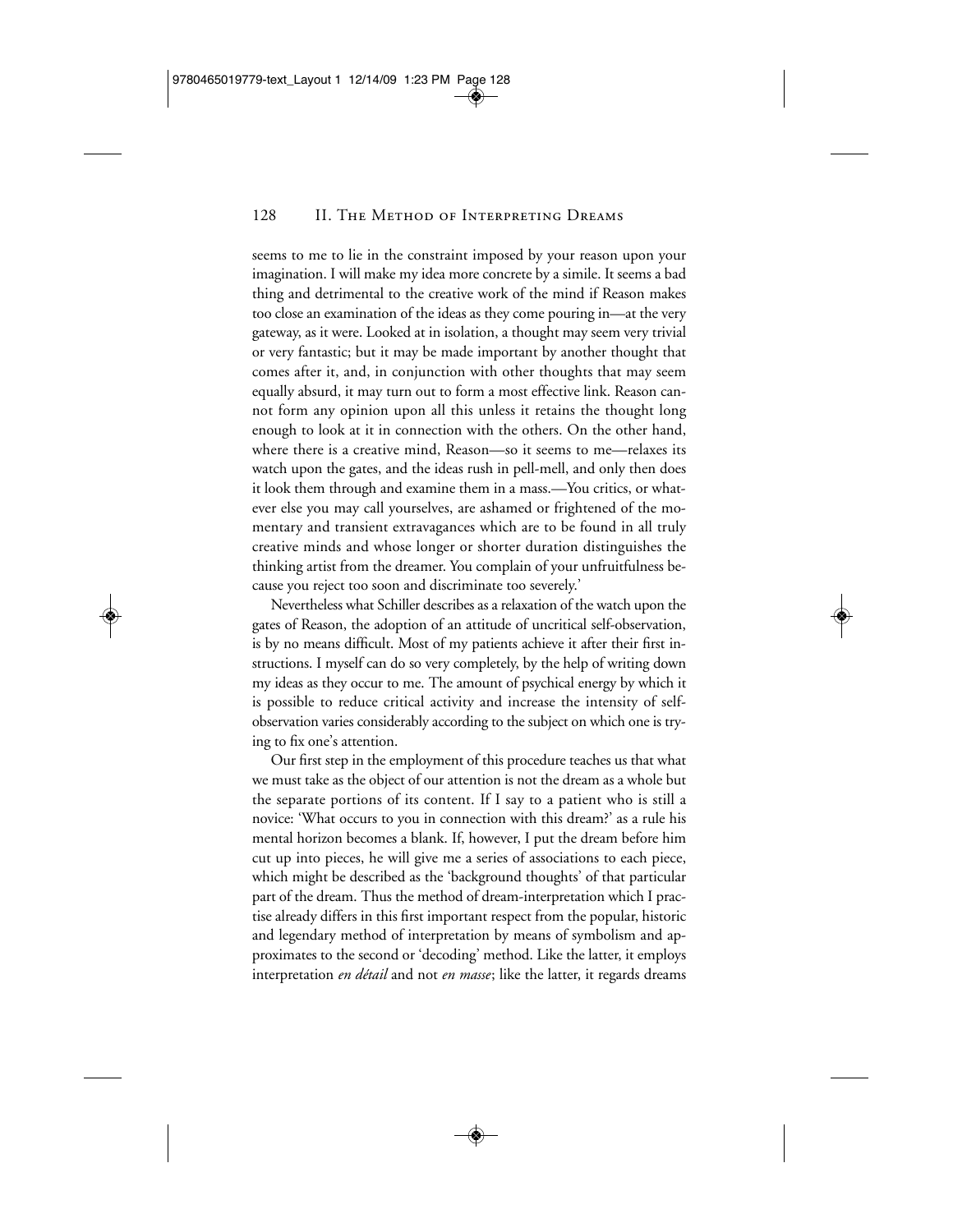from the very first as being of a composite character, as being conglomerates of psychical formations. [Cf. pp. 427 f. and 457.]<sup>1</sup>

In the course of my psycho-analyses of neurotics I must already have analysed over a thousand dreams; but I do not propose to make use of this material in my present introduction to the technique and theory of dreaminterpretation. Apart from the fact that such a course would be open to the objection that these are the dreams of neuropaths, from which no valid inferences could be made as to the dreams of normal people, there is quite another reason which forces this decision upon me. The subject to which these dreams of my patients lead up is always, of course, the case history which underlies their neurosis. Each dream would therefore necessitate a lengthy introduction and an investigation of the nature and aetiological determinants of the psychoneuroses. But these questions are in themselves novelties and highly bewildering and would distract attention from the problem of dreams. On the contrary, it is my intention to make use of my present elucidation of dreams as a preliminary step towards solving the more difficult problems of the psychology of the neuroses.<sup>2</sup> If, however, I forego my principal material, the dreams of my neurotic patients, I must not be too particular about what is left to me. All that remains are such dreams as have been reported to me from time to time by normal persons of my acquaintance, and such others as have been quoted as instances in the literature dealing with dream-life. Unluckily, however, none of these dreams are accompanied by the analysis without which I cannot discover a dream's meaning. My procedure is not so convenient as the popular decoding method which translates any given piece of a dream's content by a fixed key. I, on the contrary, am prepared to find that the same piece of

<sup>&</sup>lt;sup>1</sup> [The technique of dream-interpretation is further discussed below (p. 526 ff.). See also the first two sections of Freud (1923*c*). The quite other question of the part played by dream-interpretation in the technique of therapeutic psychoanalysis is considered in Freud (1911*e*).]

 $2$  [At the beginning of Section E of Chapter VII, Freud reflects upon the difficulties imposed upon his exposition of the subject by this programme, which is already laid down in his preface to the first edition (p. xxiii). As he points out on p. 170 f. and again on p. 175 *n.*, he is often led into disregarding it. In spite of his declared intention, he makes use of many of his patients' dreams, and more than once (e.g. on p. 173 f.) enters into a discussion of the mechanism of neurotic symptoms.]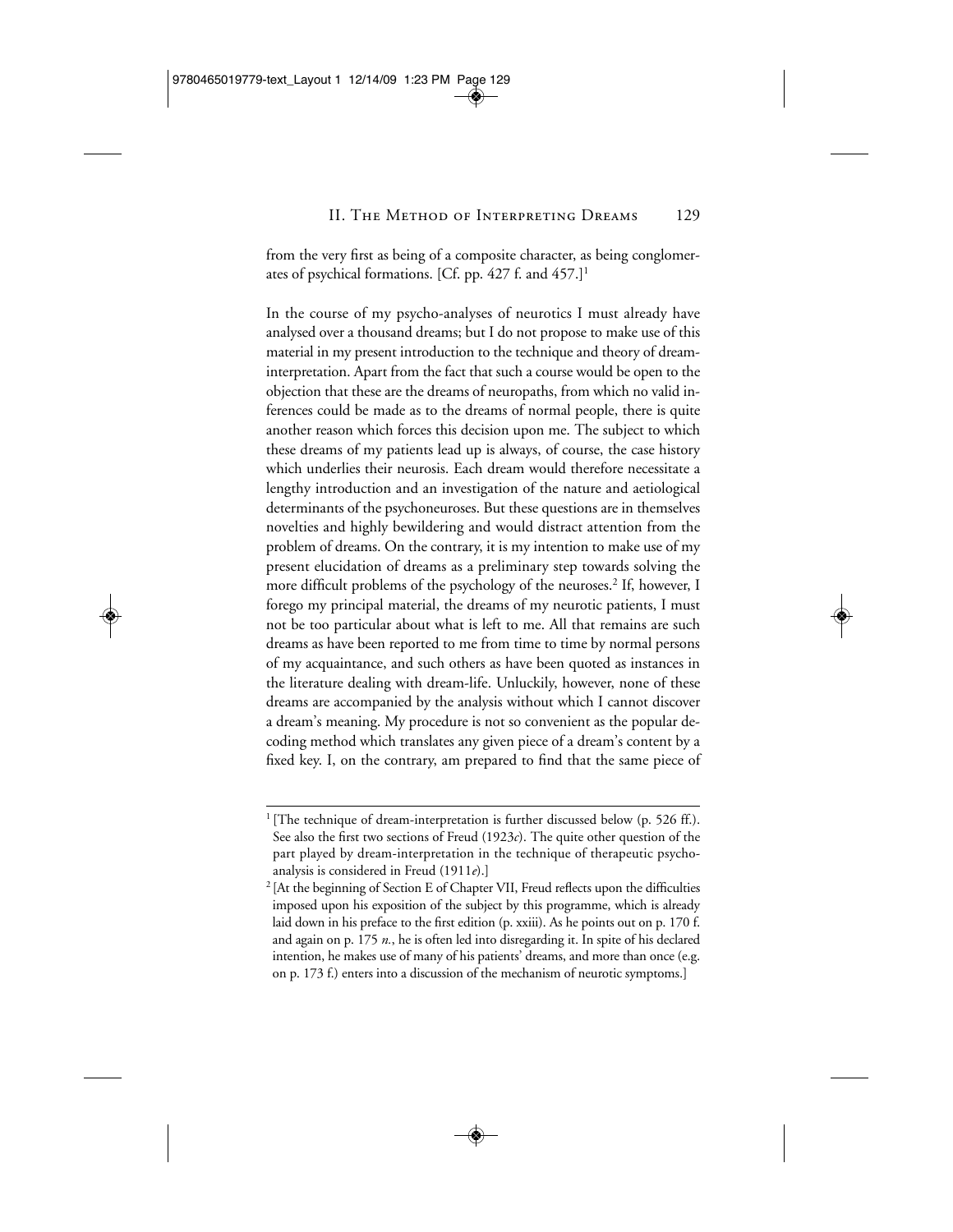content may conceal a different meaning when it occurs in various people or in various contexts. Thus it comes about that I am led to my own dreams, which offer a copious and convenient material, derived from an approximately normal person and relating to multifarious occasions of daily life. No doubt I shall be met by doubts of the trustworthiness of 'selfanalyses' of this kind; and I shall be told that they leave the door open to arbitrary conclusions. In my judgement the situation is in fact more favourable in the case of *self*-observation than in that of other people; at all events we may make the experiment and see how far self-analysis takes us with the interpretation of dreams. But I have other difficulties to overcome, which lie within myself. There is some natural hesitation about revealing so many intimate facts about one's mental life; nor can there be any guarantee against misinterpretation by strangers. But it must be possible to overcome such hesitations. 'Tout psychologiste,' writes Delboeuf [1885], 'est obligé de faire l'aveu même de ses faiblesses s'il croit par là jeter du jour sur quelque problème obscur.'1 And it is safe to assume that my readers too will very soon find their initial interest in the indiscretions which I am bound to make replaced by an absorbing immersion in the psychological problems upon which they throw light.<sup>2</sup>

Accordingly I shall proceed to choose out one of my own dreams and demonstrate upon it my method of interpretation. In the case of every such dream some remarks by way of preamble will be necessary.—And now I must ask the reader to make my interests his own for quite a while, and to plunge, along with me, into the minutest details of my life; for a transference of this kind is peremptorily demanded by our interest in the hidden meaning of dreams.

#### **Preamble**

During the summer of 1895 I had been giving psychoanalytic treatment to a young lady who was on very friendly terms with me and my family. It will be readily understood that a mixed relationship such as this may

<sup>&</sup>lt;sup>1</sup> ['Every psychologist is under an obligation to confess even his own weaknesses, if he thinks that it may throw light upon some obscure problem.']

 $2$ I am obliged to add, however, by way of qualification of what I have said above, that in scarcely any instance have I brought forward the *complete* interpretation of one of my own dreams, as it is known to me. I have probably been wise in not putting too much faith in my readers' discretion.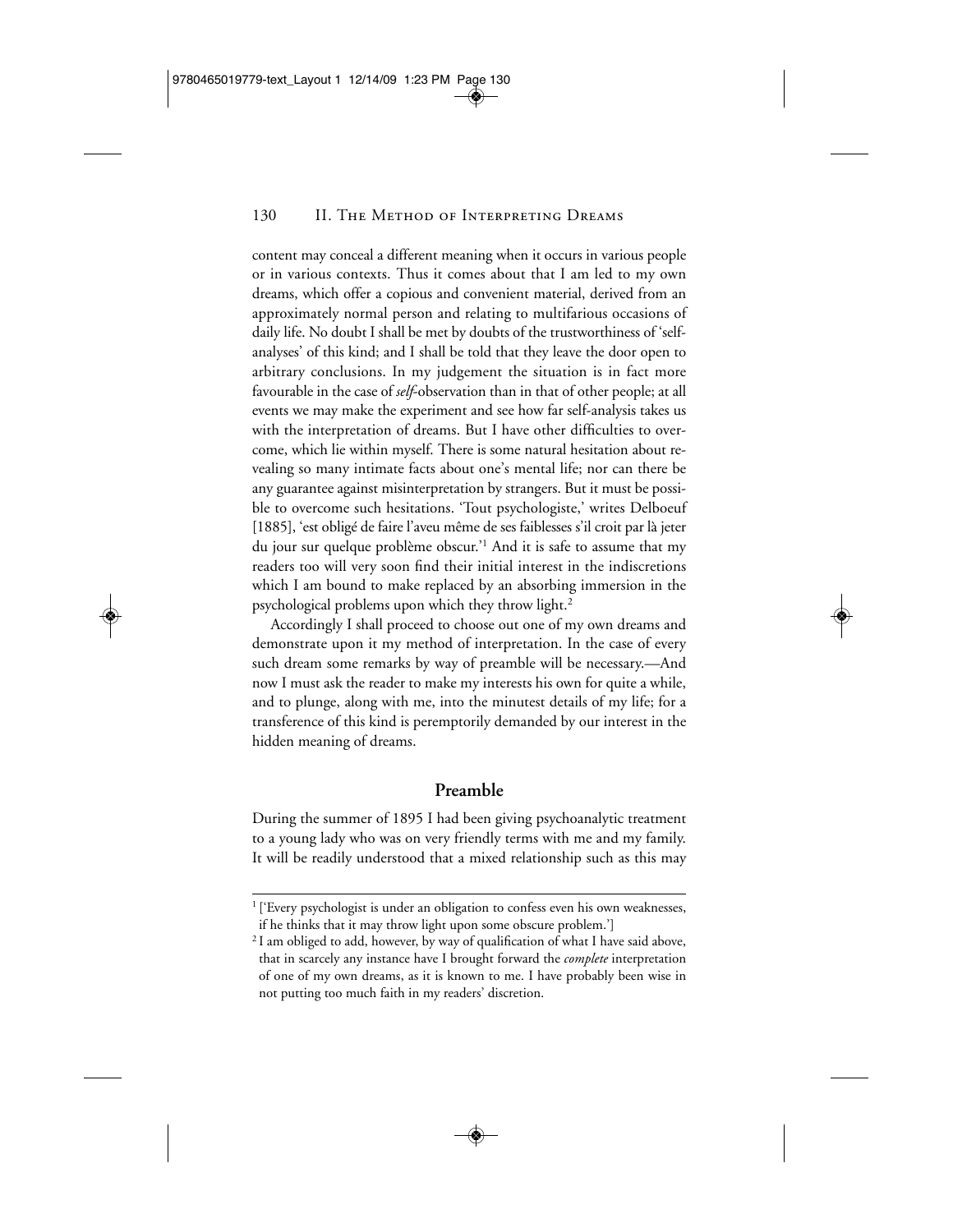be a source of many disturbed feelings in a physician and particularly in a psychotherapist. While the physician's personal interest is greater, his authority is less; any failure would bring a threat to the old-established friendship with the patient's family. This treatment had ended in a partial success; the patient was relieved of her hysterical anxiety but did not lose all her somatic symptoms. At that time I was not yet quite clear in my mind as to the criteria indicating that a hysterical case history was finally closed, and I proposed a solution to the patient which she seemed unwilling to accept. While we were thus at variance, we had broken off the treatment for the summer vacation.—One day I had a visit from a junior colleague, one of my oldest friends, who had been staying with my patient, Irma, and her family at their country resort. I asked him how he had found her and he answered: 'She's better, but not quite well.' I was conscious that my friend Otto's words, or the tone in which he spoke them, annoyed me. I fancied I detected a reproof in them, such as to the effect that I had promised the patient too much; and, whether rightly or wrongly, I attributed the supposed fact of Otto's siding against me to the influence of my patient's relatives, who, as it seemed to me, had never looked with favour on the treatment. However, my disagreeable impression was not clear to me and I gave no outward sign of it. The same evening I wrote out Irma's case history, with the idea of giving it to Dr. M. (a common friend who was at that time the leading figure in our circle) in order to justify myself. That night (or more probably the next morning) I had the following dream, which I noted down immediately after waking.<sup>1</sup>

#### **Dream of July 23rd–24th, 1895**

*A large hall—numerous guests, whom we were receiving.—Among them was Irma. I at once took her on one side, as though to answer her letter and to reproach her for not having accepted my 'solution' yet. I said to her: 'If you still get pains, it's really only your fault.' She replied: 'If you only knew what pains*

<sup>&</sup>lt;sup>1</sup> [*Footnote added* 1914:] This is the first dream which I submitted to a detailed interpretation. [Freud describes some first groping attempts at the analysis of his own dreams in *Studies on Hysteria* (Breuer and Freud, 1895). They will be found mentioned in the course of the long footnote attached to the entry of May 15 in the Case History of Frau Emmy von N. This passage is quoted in full in the Editor's Introduction (pp. xiii f.).]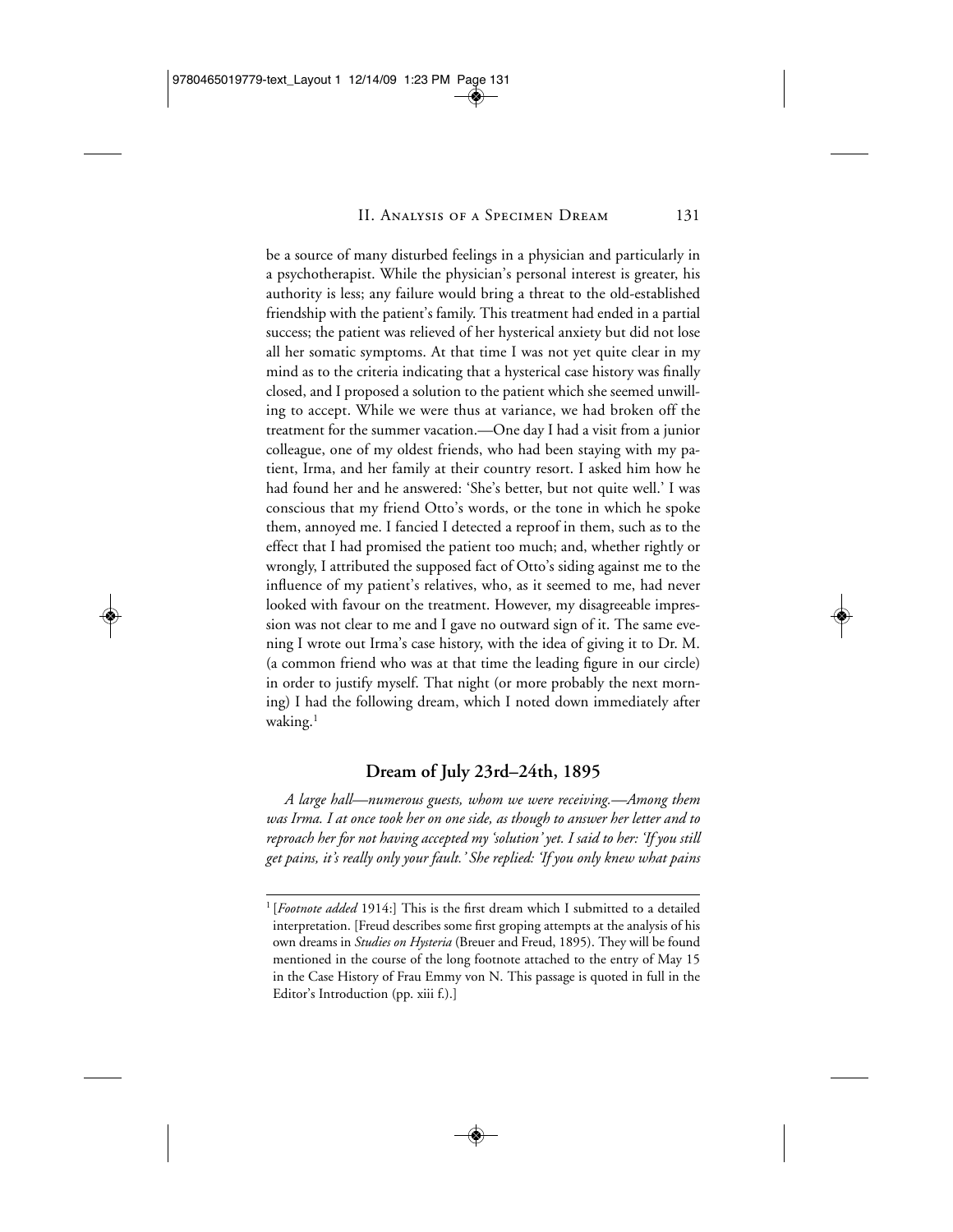*I've got now in my throat and stomach and abdomen—it's choking me'—I was alarmed and looked at her. She looked pale and puffy. I thought to myself that after all I must be missing some organic trouble. I took her to the window and looked down her throat, and she showed signs of recalcitrance, like women with artificial dentures. I thought to myself that there was really no need for her to do that.—She then opened her mouth properly and on the right I found a big white*<sup>1</sup> *patch; at another place I saw extensive whitish grey scabs upon some remarkable curly structures which were evidently modelled on the turbinal bones of the nose.—I at once called in Dr. M., and he repeated the examination and confirmed it. . . . Dr. M. looked quite different from usual; he was very pale, he walked with a limp and his chin was clean-shaven. . . . My friend Otto was now standing beside her as well, and my friend Leopold was percussing her through her bodice and saying: 'She has a dull area low down on the left.' He also indicated that a portion of the skin on the left shoulder was infiltrated. (I noticed this, just as he did, in spite of her dress.) . . . M. said: 'There's no doubt it's an infection, but no matter; dysentery will supervene and the toxin will be eliminated.' . . . We were directly aware, too, of the origin of her infection. Not long before, when she was feeling unwell, my friend Otto had given her an injection of a preparation of propyl, propyls . . . propionic acid . . . trimethylamin (and I saw before me the formula for this printed in heavy type). . . . Injections of that sort ought not to be made so thoughtlessly. . . . And probably the syringe had not been clean.*

This dream has one advantage over many others. It was immediately clear what events of the previous day provided its starting-point. My preamble makes that plain. The news which Otto had given me of Irma's condition and the case history which I had been engaged in writing till far into the night continued to occupy my mental activity even after I was asleep. Nevertheless, no one who had only read the preamble and the content of the dream itself could have the slightest notion of what the dream meant. I myself had no notion. I was astonished at the symptoms of which Irma complained to me in the dream, since they were not the same as those for which I had treated her. I smiled at the senseless idea of an injection of propionic acid and at Dr. M.'s consoling reflections. Towards its end the dream seemed to me to be more obscure and compressed than it was at the beginning. In order to discover the meaning of all this it was necessary to undertake a detailed analysis.

<sup>&</sup>lt;sup>1</sup> [The word 'white' is omitted, no doubt accidentally, in the 1942 edition only.]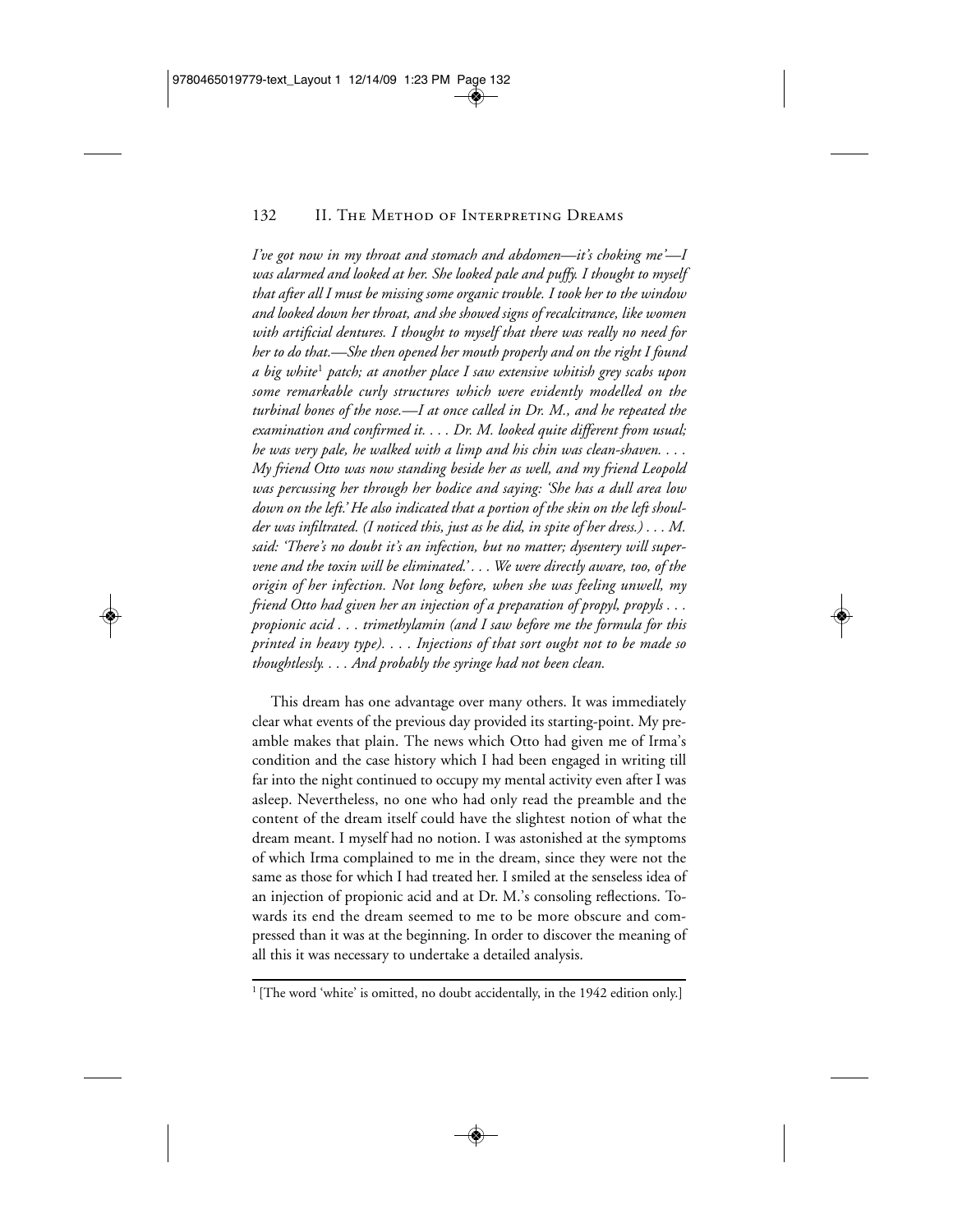#### **Analysis**

*The hall—numerous guests, whom we were receiving.* We were spending that summer at Bellevue, a house standing by itself on one of the hills adjoining the Kahlenberg.<sup>1</sup> The house had formerly been designed as a place of entertainment and its reception-rooms were in consequence unusually lofty and hall-like. It was at Bellevue that I had the dream, a few days before my wife's birthday. On the previous day my wife had told me that she expected that a number of friends, including Irma, would be coming out to visit us on her birthday. My dream was thus anticipating this occasion: it was my wife's birthday and a number of guests, including Irma, were being received by us in the large hall at Bellevue.

*I reproached Irma for not having accepted my solution; I said: 'If you still get pains, it's your own fault.'* I might have said this to her in waking life, and I may actually have done so. It was my view at that time (though I have since recognized it as a wrong one) that my task was fulfilled when I had informed a patient of the hidden meaning of his symptoms: I considered that I was not responsible for whether he accepted the solution or not—though this was what success depended on. I owe it to this mistake, which I have now fortunately corrected, that my life was made easier at a time when, in spite of all my inevitable ignorance, I was expected to produce therapeutic successes.—I noticed, however, that the words which I spoke to Irma in the dream showed that I was specially anxious not to be responsible for the pains which she still had. If they were her fault they could not be mine. Could it be that the purpose of the dream lay in this direction?

*Irma's complaint: pains in her throat and abdomen and stomach; it was choking her.* Pains in the stomach were among my patient's symptoms but were not very prominent; she complained more of feelings of nausea and disgust. Pains in the throat and abdomen and constriction of the throat played scarcely any part in her illness. I wondered why I decided upon this choice of symptoms in the dream but could not think of any explanation at the moment.

*She looked pale and puffy.* My patient always had a rosy complexion. I began to suspect that someone else was being substituted for her.

*I was alarmed at the idea that I had missed an organic illness.* This, as may well be believed, is a perpetual source of anxiety to a specialist whose

<sup>&</sup>lt;sup>1</sup> [A hill which is a favourite resort in the immediate neighbourhood of Vienna.]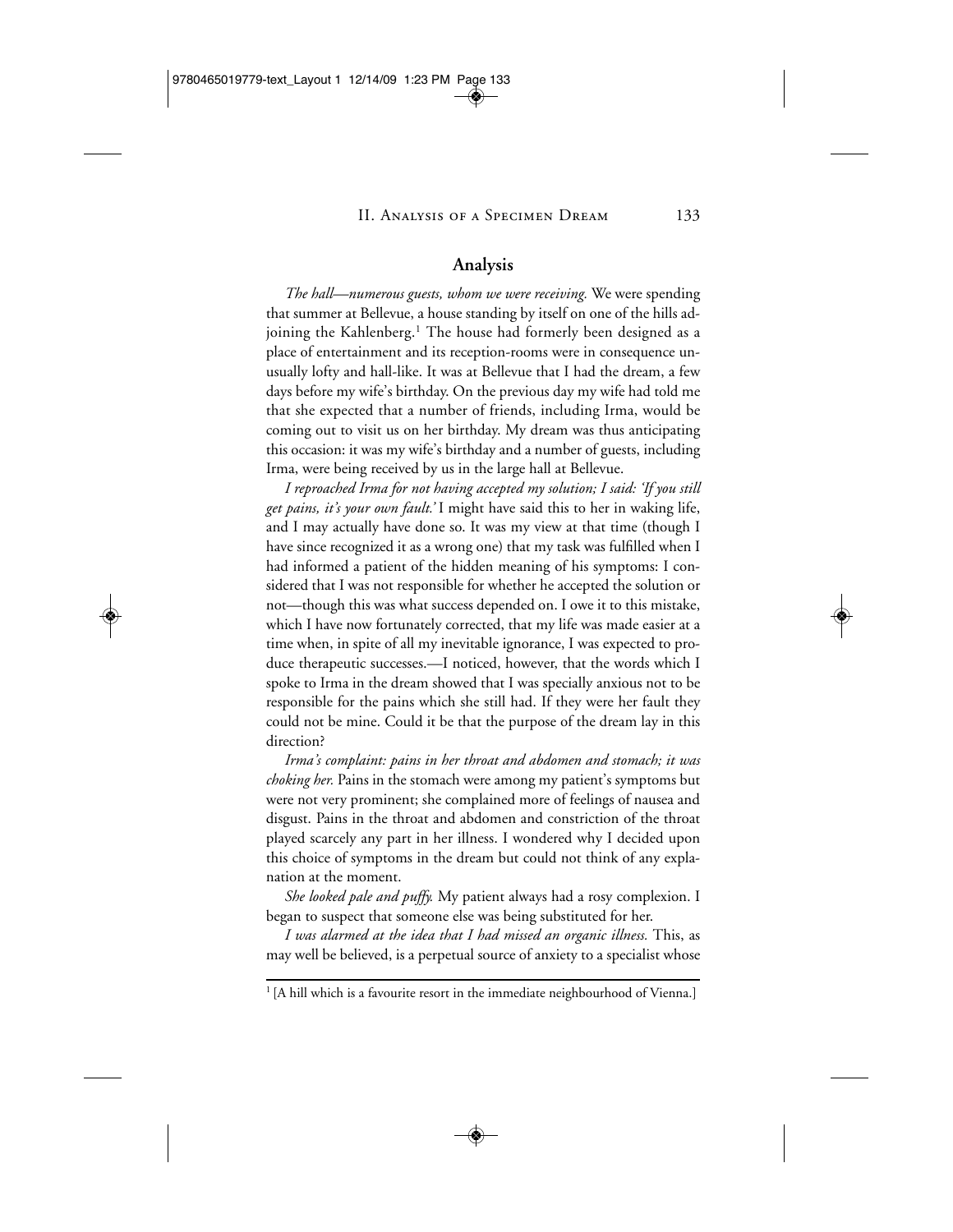practice is almost limited to neurotic patients and who is in the habit of attributing to hysteria a great number of symptoms which other physicians treat as organic. On the other hand, a faint doubt crept into my mind—from where, I could not tell—that my alarm was not entirely genuine. If Irma's pains had an organic basis, once again I could not be held responsible for curing them; my treatment only set out to get rid of *hysterical* pains. It occurred to me, in fact, that I was actually *wishing* that there had been a wrong diagnosis; for, if so, the blame for my lack of success would also have been got rid of.

*I took her to the window to look down her throat. She showed some recalcitrance, like women with false teeth. I thought to myself that really there was no need for her to do that.* I had never had any occasion to examine Irma's oral cavity. What happened in the dream reminded me of an examination I had carried out some time before of a governess: at a first glance she had seemed a picture of youthful beauty, but when it came to opening her mouth she had taken measures to conceal her plates. This led to recollections of other medical examinations and of little secrets revealed in the course of them—to the satisfaction of neither party. *'There was really no need for her to do that'* was no doubt intended in the first place as a compliment to Irma; but I suspected that it had another meaning besides. (If one carries out an analysis attentively, one gets a feeling of whether or not one has exhausted all the background thoughts that are to be expected.) The way in which Irma stood by the window suddenly reminded me of another experience. Irma had an intimate woman friend of whom I had a very high opinion. When I visited this lady one evening I had found her by a window in the situation reproduced in the dream, and her physician, the same Dr. M., had pronounced that she had a diphtheritic membrane. The figure of Dr. M. and the membrane reappear later in the dream. It now occurred to me that for the last few months I had had every reason to suppose that this other lady was also a hysteric. Indeed, Irma herself had betrayed the fact to me. What did I know of her condition? One thing precisely: that, like my Irma of the dream, she suffered from hysterical choking. So in the dream I had replaced my patient by her friend. I now recollected that I had often played with the idea that she too might ask me to relieve her of her symptoms. I myself, however, had thought this unlikely, since she was of a very reserved nature. She was *recalcitrant*, as was shown in the dream. Another reason was that *there was no need for her to do it:* she had so far shown herself strong enough to mas-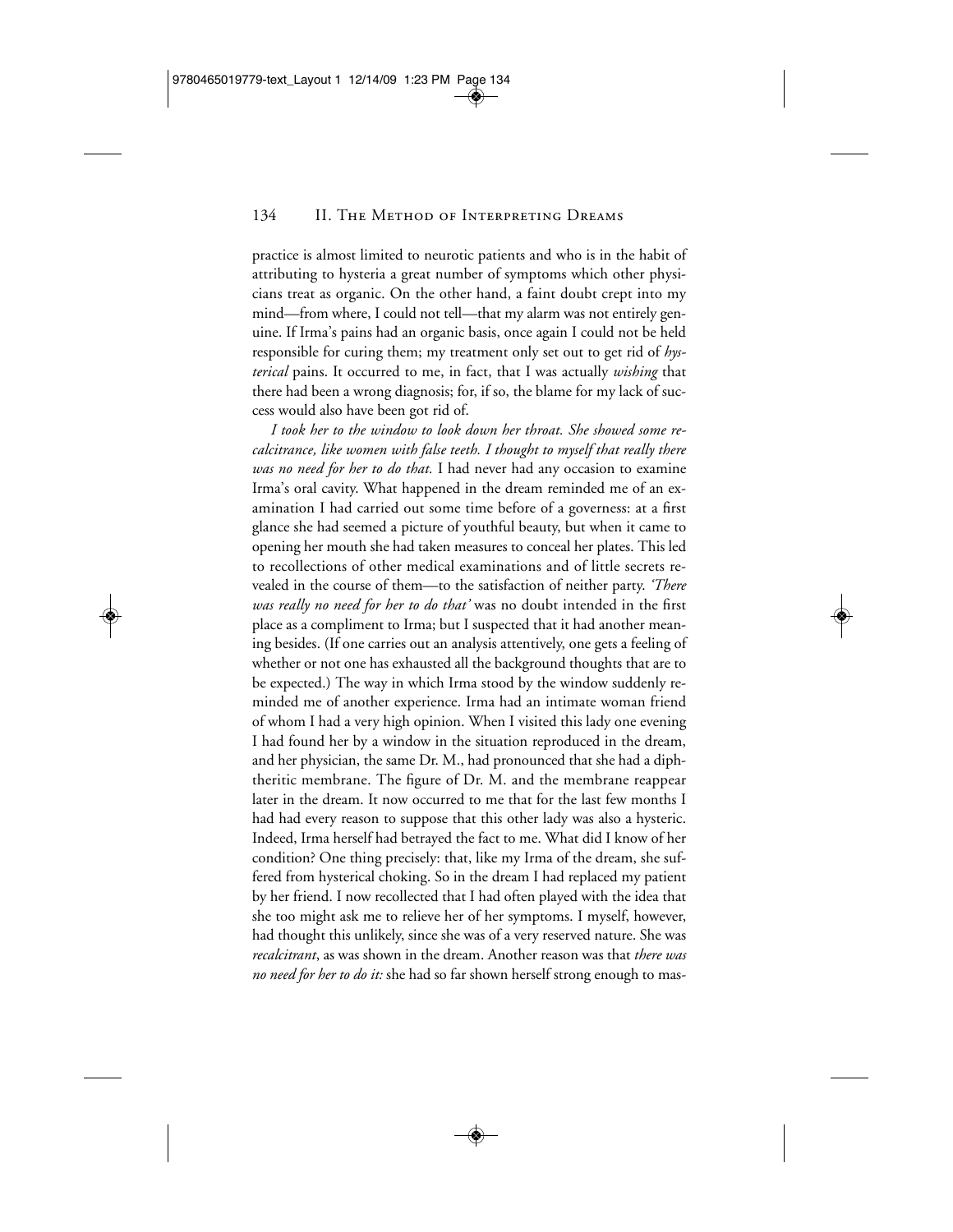ter her condition without outside help. There still remained a few features that I could not attach either to Irma or to her friend: *pale; puffy; false teeth.* The false teeth took me to the governess whom I have already mentioned; I now felt inclined to be satisfied with *bad* teeth. I then thought of someone else to whom these features might be alluding. She again was not one of my patients, nor should I have liked to have her as a patient, since I had noticed that she was bashful in my presence and I could not think she would make an amenable patient. She was usually pale, and once, while she had been in specially good health, she had looked puffy.<sup>1</sup> Thus I had been comparing my patient Irma with two other people who would also have been recalcitrant to treatment. What could the reason have been for my having exchanged her in the dream for her friend? Perhaps it was that I should have *liked* to exchange her: either I felt more sympathetic towards her friend or had a higher opinion of her intelligence. For Irma seemed to me foolish because she had not accepted my solution. Her friend would have been wiser, that is to say she would have yielded sooner. She would then have *opened her mouth properly*, and have told me more than Irma.<sup>2</sup>

*What I saw in her throat: a white patch and turbinal bones with scabs on them.* The white patch reminded me of diphtheritis and so of Irma's friend, but also of a serious illness of my eldest daughter's almost two years earlier and of the fright I had had in those anxious days. The scabs on the turbinal bones recalled a worry about my own state of health. I was making frequent use of cocaine at that time to reduce some troublesome nasal swellings, and I had heard a few days earlier that one of my women patients who had followed my example had developed an extensive necrosis

<sup>&</sup>lt;sup>1</sup> The still unexplained complaint about *pains in the abdomen* could also be traced back to this third figure. The person in question was, of course, my own wife; the pains in the abdomen reminded me of one of the occasions on which I had noticed her bashfulness. I was forced to admit to myself that I was not treating either Irma or my wife very kindly in this dream; but it should be observed by way of excuse that I was measuring them both by the standard of the good and amenable patient.

<sup>&</sup>lt;sup>2</sup> I had a feeling that the interpretation of this part of the dream was not carried far enough to make it possible to follow the whole of its concealed meaning. If I had pursued my comparison between the three women, it would have taken me far afield.—There is at least one spot in every dream at which it is unplumbable—a navel, as it were, that is its point of contact with the unknown. [Cf. p. 528.]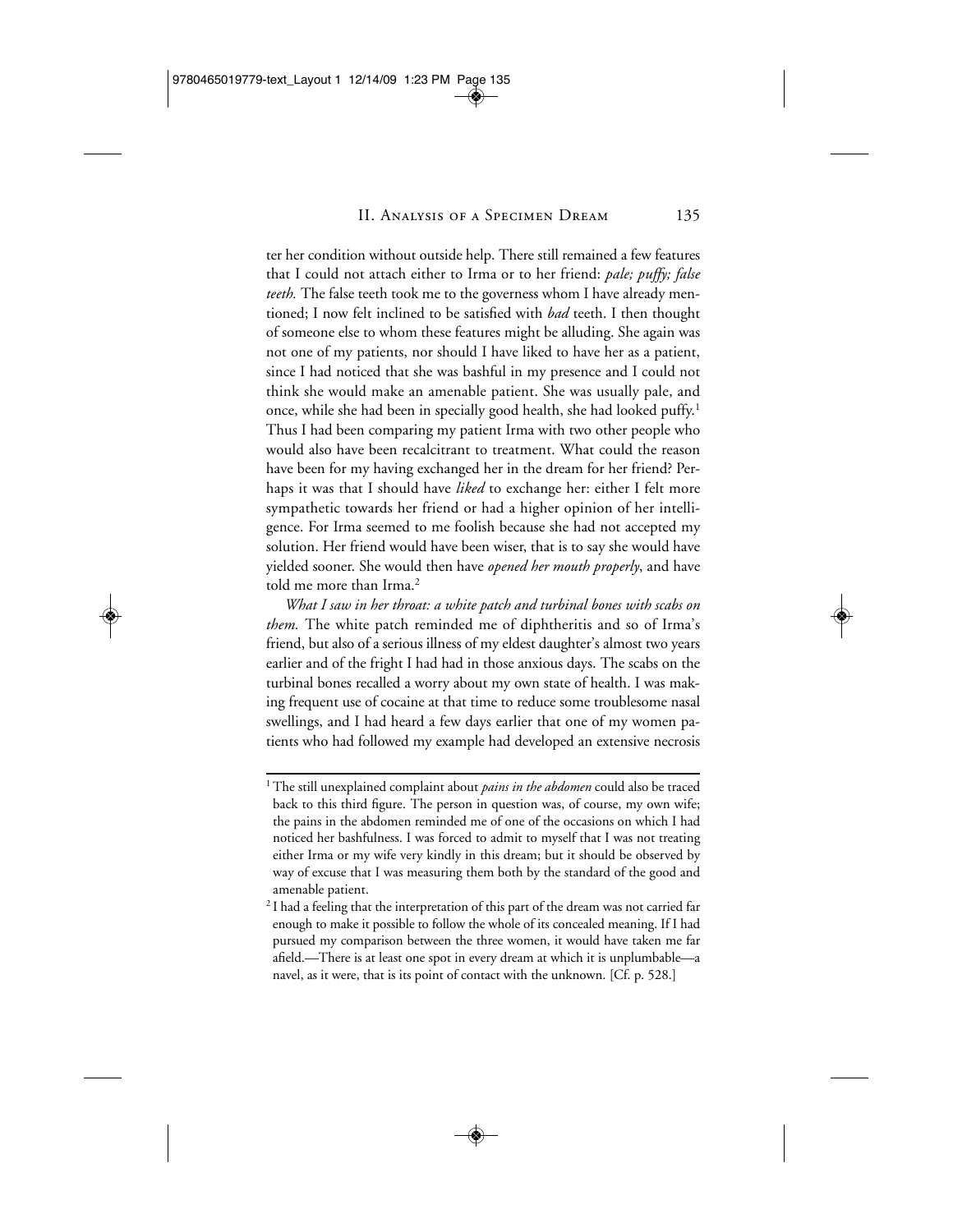of the nasal mucous membrane. I had been the first to recommend the use of cocaine, in  $1885$ ,<sup>1</sup> and this recommendation had brought serious reproaches down on me. The misuse of that drug had hastened the death of a dear friend of mine. This had been before 1895 [the date of the dream].

*I at once called in Dr. M., and he repeated the examination.* This simply corresponded to the position occupied by M. in our circle. But the *'at once'* was sufficiently striking to require a special explanation.2 It reminded me of a tragic event in my practice. I had on one occasion produced a severe toxic state in a woman patient by repeatedly prescribing what was at that time regarded as a harmless remedy (sulphonal), and had hurriedly turned for assistance and support to my experienced senior colleague. There was a subsidiary detail which confirmed the idea that I had this incident in mind. My patient—who succumbed to the poison—had the same name as my eldest daughter. It had never occurred to me before, but it struck me now almost like an act of retribution on the part of destiny. It was as though the replacement of one person by another was to be continued in another sense: this Mathilde for that Mathilde, an eye for an eye and a tooth for a tooth. It seemed as if I had been collecting all the occasions which I could bring up against myself as evidence of lack of medical conscientiousness.

*Dr. M. was pale, had a clean-shaven chin and walked with a limp.* This was true to the extent that his unhealthy appearance often caused his friends anxiety. The two other features could only apply to someone else. I thought of my elder brother, who lives abroad, who is clean-shaven and whom, if I remembered right, the M. of the dream closely resembled. We had had news a few days earlier that he was walking with a limp owing to an arthritic affection of his hip. There must, I reflected, have been some reason for my fusing into one the two figures in the dream. I then remembered that I had a similar reason for being in an ill-humour with each of them: they had both rejected a certain suggestion I had recently laid before them.

<sup>&</sup>lt;sup>1</sup> [This is a misprint (which occurs in every German edition) for '1884,' the date of Freud's first paper on cocaine. A full account of Freud's work in connection with cocaine will be found in Chapter VI of the first volume of Ernest Jones's life of Freud. From this it appears that the 'dear friend' was Fleischl von Marxow (see p. 487 *n*.). Further indirect allusions to this episode will be found on pp. 194 f., 228, 237 f. and 490.]

 $2$  [See below, p. 517.]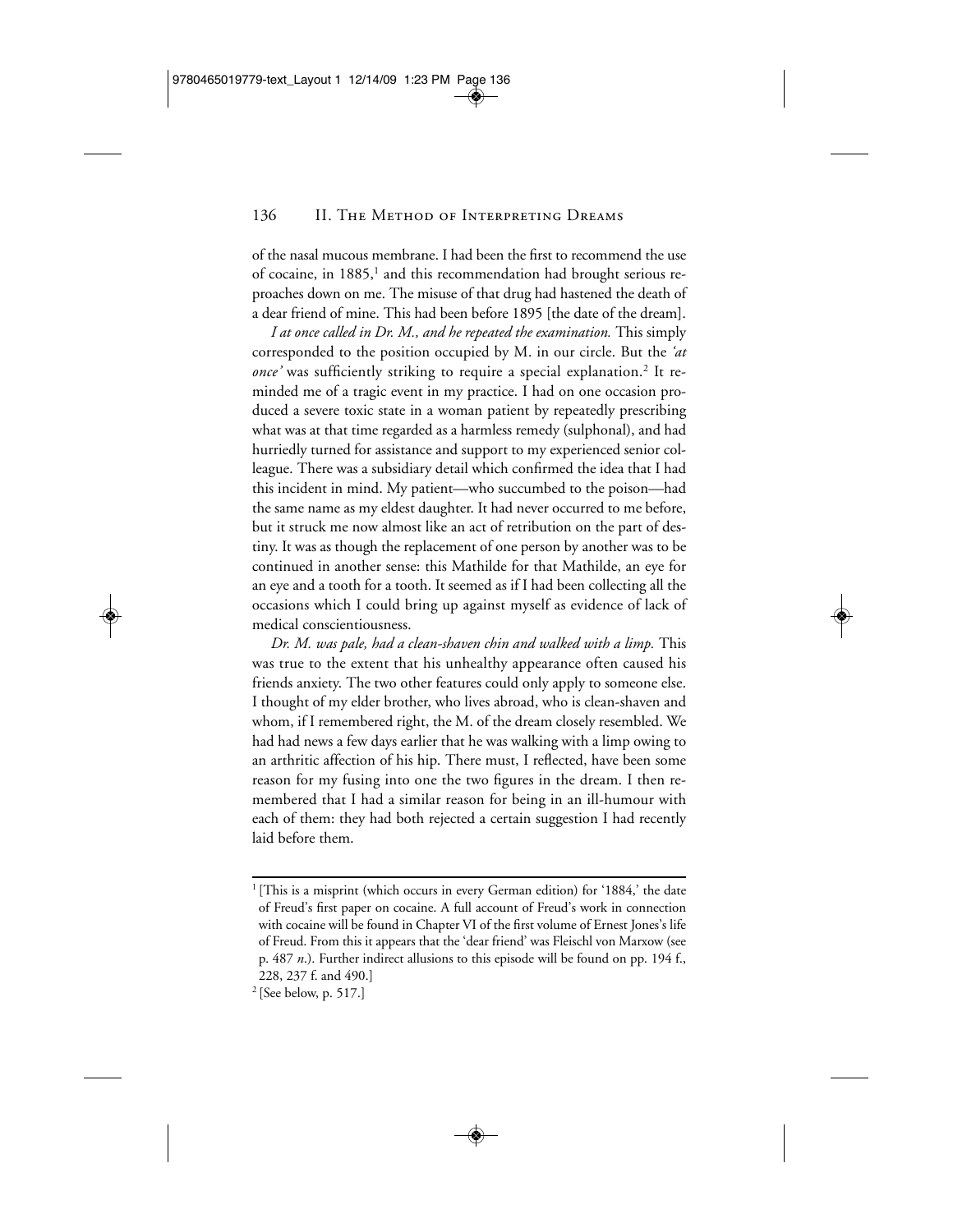*My friend Otto was now standing beside the patient and my friend Leopold was examining her and indicated that there was a dull area low down on the left*. My friend Leopold was also a physician and a relative of Otto's. Since they both specialized in the same branch of medicine, it was their fate to be in competition with each other, and comparisons were constantly being drawn between them. Both of them acted as my assistants for years while I was still in charge of the neurological out-patients' department of a children's hospital.<sup>1</sup> Scenes such as the one represented in the dream used often to occur there. While I was discussing the diagnosis of a case with Otto, Leopold would be examining the child once more and would make an unexpected contribution to our decision. The difference between their characters was like that between the bailiff Bräsig and his friend Karl:<sup>2</sup> one was distinguished for his quickness, while the other was slow but sure. If in the dream I was contrasting Otto with the prudent Leopold, I was evidently doing so to the advantage of the latter. The comparison was similar to the one between my disobedient patient Irma and the friend whom I regarded as wiser than she was. I now perceived another of the lines along which the chain of thought in the dream branched off: from the sick child to the children's hospital.—*The dull area low down on the left* seemed to me to agree in every detail with one particular case in which Leopold had struck me by his thoroughness. I also had a vague notion of something in the nature of a metastatic affection; but this may also have been a reference to the patient whom I should have liked to have in the place of Irma. So far as I had been able to judge, she had produced an imitation of a tuberculosis.

*A portion of the skin on the left shoulder was infiltrated.* I saw at once that this was the rheumatism in my own shoulder, which I invariably notice if I sit up late into the night. Moreover the wording in the dream was most ambiguous: '*I noticed this, just as he did.* . . .' I noticed it in my own body, that is. I was struck, too, by the unusual phrasing: 'a portion of the skin was infiltrated.' We are in the habit of speaking of 'a left upper posterior infiltration,' and this would refer to the lung and so once more to tuberculosis.

<sup>&</sup>lt;sup>1</sup> [For details of this hospital see Section II of Kris's introduction to the Fliess correspondence (Freud, 1950*a*).]

<sup>2 [</sup>The two chief figures in the once popular novel, *Ut mine Stromtid*, written in Mecklenburg dialect, by Fritz Reuter (1862–4). There is an English translation, *An Old Story of My Farming Days* (London, 1878).]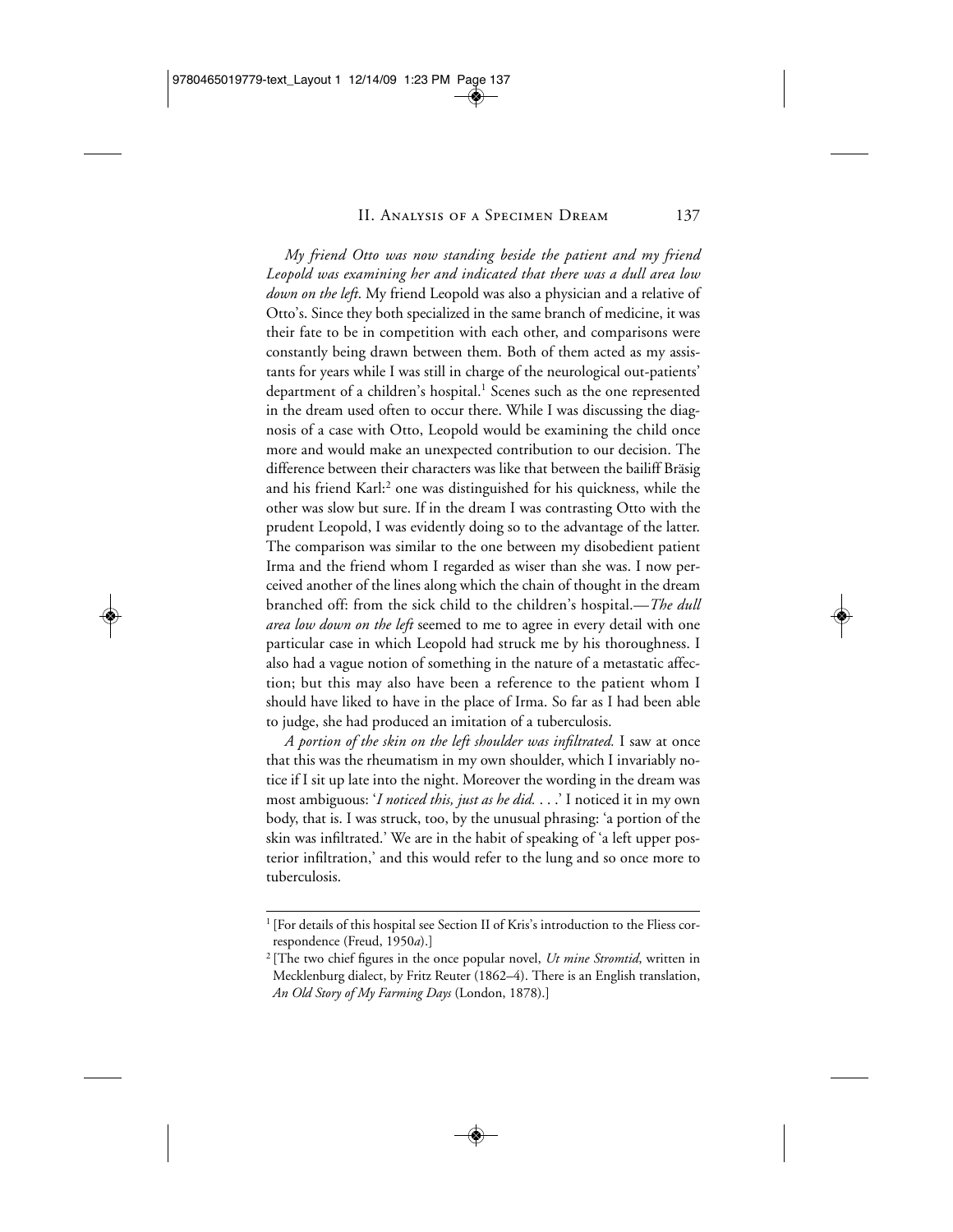*In spite of her dress.* This was in any case only an interpolation. We naturally used to examine the children in the hospital undressed: and this would be a contrast to the manner in which adult female patients have to be examined. I remembered that it was said of a celebrated clinician that he never made a physical examination of his patients except through their clothes. Further than this I could not see. Frankly, I had no desire to penetrate more deeply at this point.

*Dr. M. said: 'It's an infection, but no matter. Dysentery will supervene and the toxin will be eliminated.'* At first this struck me as ridiculous. But nevertheless, like all the rest, it had to be carefully analysed. When I came to look at it more closely it seemed to have some sort of meaning all the same. What I discovered in the patient was a local diphtheritis. I remembered from the time of my daughter's illness a discussion on diphtheritis and diphtheria, the latter being the general infection that arises from the local diphtheritis. Leopold indicated the presence of a general infection of this kind from the existence of a dull area, which might thus be regarded as a metastatic focus. I seemed to think, it is true, that metastases like this do not in fact occur with diphtheria: it made me think rather of pyaemia.

*No matter.* This was intended as a consolation. It seemed to fit into the context as follows. The content of the preceding part of the dream had been that my patient's pains were due to a severe organic affection. I had a feeling that I was only trying in that way to shift the blame from myself. Psychological treatment could not be held responsible for the persistence of diphtheritic pains. Nevertheless I had a sense of awkwardness at having invented such a severe illness for Irma simply in order to clear myself. It looked so cruel. Thus I was in need of an assurance that all would be well in the end, and it seemed to me that to have put the consolation into the mouth precisely of Dr. M. had not been a bad choice. But here I was taking up a superior attitude towards the dream, and this itself required explanation.

And why was the consolation so nonsensical?

*Dysentery.* There seemed to be some remote theoretical notion that morbid matter can be eliminated through the bowels. Could it be that I was trying to make fun of Dr. M.'s fertility in producing far-fetched explanations and making unexpected pathological connections? Something else now occurred to me in relation to dysentery. A few months earlier I had taken on the case of a young man with remarkable difficulties associated with defaecating, who had been treated by other physicians as a case of 'anaemia accompanied by malnutrition.' I had recognized it as a hysteria, but had been unwilling to try him with my psychotherapeutic treat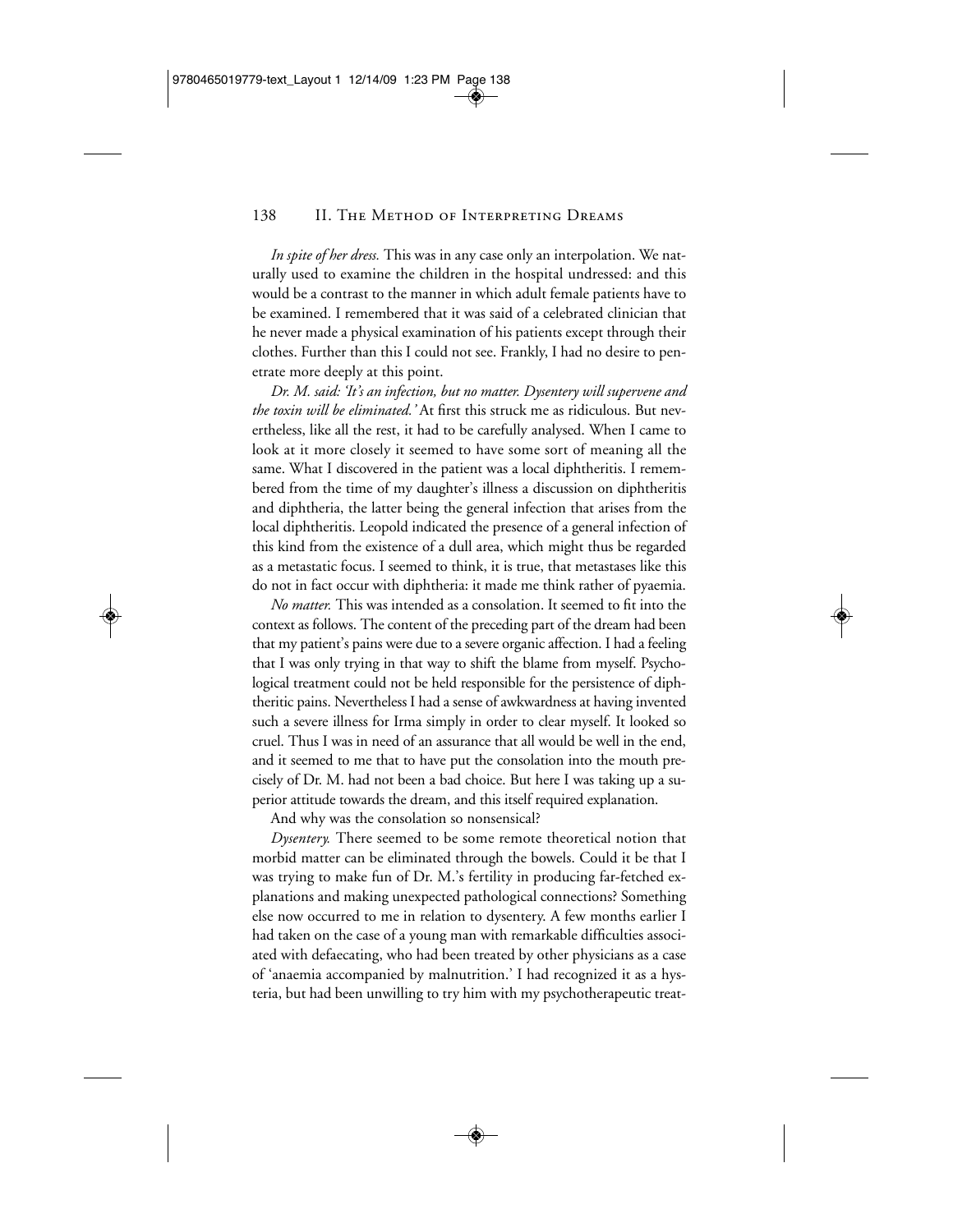ment and had sent him on a sea voyage. Some days before, I had had a despairing letter from him from Egypt, saying that he had had a fresh attack there which a doctor had declared was dysentery. I suspected that the diagnosis was an error on the part of an ignorant practitioner who had allowed himself to be taken in by the hysteria. But I could not help reproaching myself for having put my patient in a situation in which he might have contracted some organic trouble on top of his hysterical intestinal disorder. Moreover 'dysentery' sounds not unlike 'diphtheria'—a word of ill omen which did not occur in the dream.<sup>1</sup>

Yes, I thought to myself, I must have been making fun of Dr. M. with the consoling prognosis 'Dysentery will supervene,' etc.: for it came back to me that, years before, he himself had told an amusing story of a similar kind about another doctor. Dr. M. had been called in by him for consultation over a patient who was seriously ill, and had felt obliged to point out, in view of the very optimistic view taken by his colleague, that he had found albumen in the patient's urine. The other, however, was not in the least put out: '*No matter*,' he had said, 'the albumen will soon be eliminated!'—I could no longer feel any doubt, therefore, that this part of the dream was expressing derision at physicians who are ignorant of hysteria. And, as though to confirm this, a further idea crossed my mind: 'Does Dr. M. realize that the symptoms in his patient (Irma's friend) which give grounds for fearing tuberculosis also have a hysterical basis? Has he spotted this hysteria? or has he been taken in by it?'

But what could be my motive for treating this friend of mine so badly? That was a very simple matter. Dr. M. was just as little in agreement with my 'solution' as Irma herself. So I had already revenged myself in this dream on two people: on Irma with the words 'If you still get pains, it's your own fault,' and on Dr. M. by the wording of the nonsensical consolation that I put into his mouth.

*We were directly aware of the origin of the infection.* This direct knowledge in the dream was remarkable. Only just before we had had no knowledge of it, for the infection was only revealed by Leopold.

*When she was feeling unwell, my friend Otto had given her an injection.* Otto had in fact told me that during his short stay with Irma's family he had been called in to a neighbouring hotel to give an injection to someone who had suddenly felt unwell. These injections reminded me once more of my

<sup>1 [</sup>The German words '*Dysenterie*' and '*Diphtherie*' are more alike than the English ones.]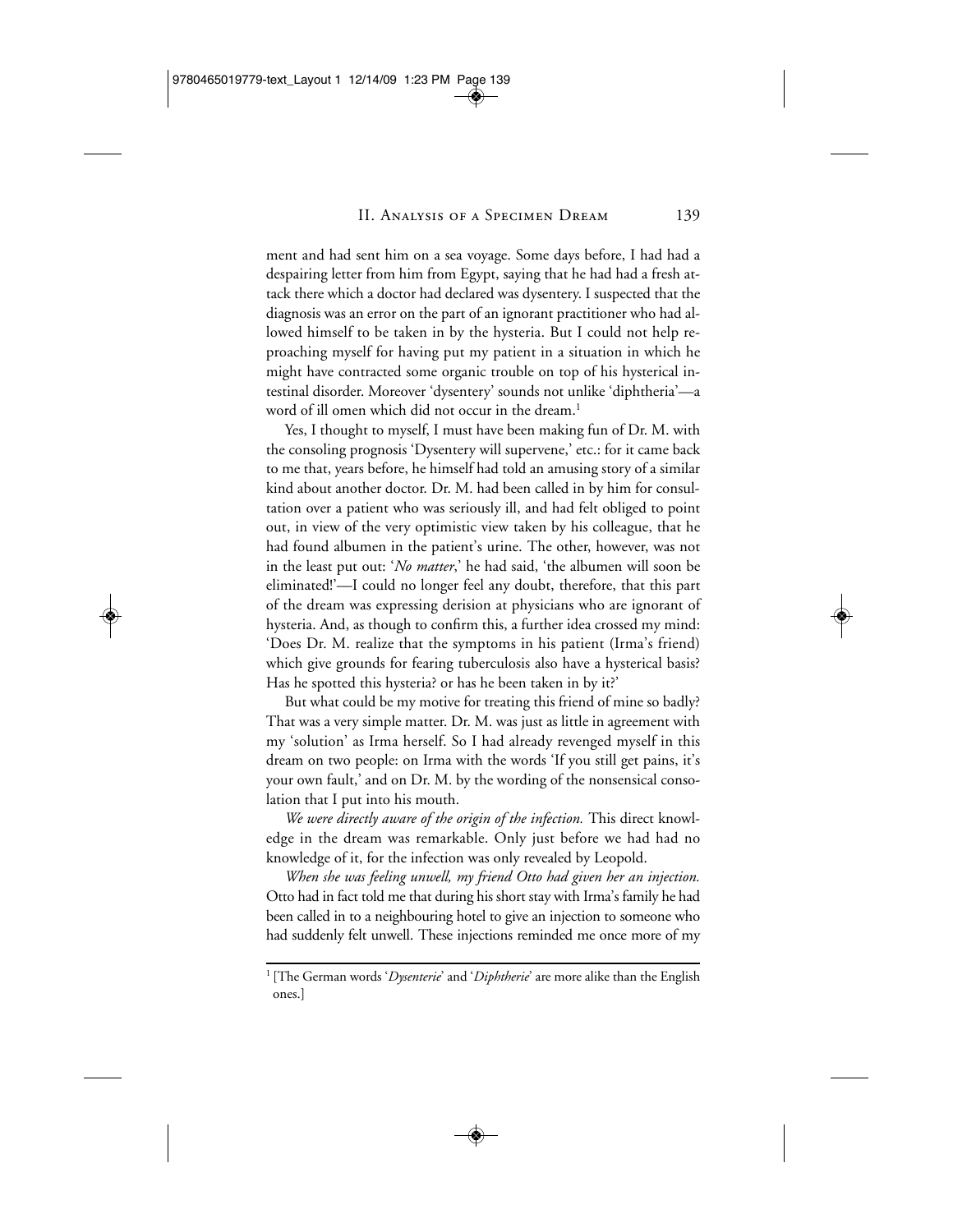unfortunate friend who had poisoned himself with cocaine [see p. 136 *n*.]. I had advised him to use the drug internally [i.e. orally] only, while morphia was being withdrawn; but he had at once given himself cocaine *injections.*

*A preparation of propyl . . . propyls . . . propionic acid.* How could I have come to think of this? During the previous evening, before I wrote out the case history and had the dream, my wife had opened a bottle of liqueur, on which the word 'Ananas'1 appeared and which was a gift from our friend Otto: for he has a habit of making presents on every possible occasion. It was to be hoped, I thought to myself, that some day he would find a wife to cure him of the habit.<sup>2</sup> This liqueur gave off such a strong smell of fusel oil that I refused to touch it. My wife suggested our giving the bottle to the servants, but I—with even greater prudence—vetoed the suggestion, adding in a philanthropic spirit that there was no need for *them* to be poisoned either. The smell of fusel oil (amyl . . .) evidently stirred up in my mind a recollection of the whole series—propyl, methyl, and so on—and this accounted for the propyl preparation in the dream. It is true that I carried out a substitution in the process: I dreamt of propyl after having smelt amyl. But substitutions of this kind are perhaps legitimate in organic chemistry.

*Trimethylamin.* I saw the chemical formula of this substance in my dream, which bears witness to a great effort on the part of my memory. Moreover the formula was printed in heavy type, as though there had been a desire to lay emphasis on some part of the context as being of quite special importance. What was it, then, to which my attention was to be directed in this way by trimethylamin? It was to a conversation with another friend who had for many years been familiar with all my writings during the period of their gestation, just as I had been with his.<sup>3</sup> He had at that time confided some ideas to me on the subject of the chemistry of

<sup>&</sup>lt;sup>1</sup> I must add that the sound of the word 'Ananas' bears a remarkable resemblance to that of my patient Irma's family name.

<sup>2 [</sup>*Footnote added* 1909, but omitted again from 1925 onwards:] In this respect the dream did not turn out to be prophetic. But in another respect it *was.* For my patient's 'unsolved' gastric pains, for which I was so anxious not to be blamed, turned out to be the forerunners of a serious disorder caused by gall-stones.

<sup>&</sup>lt;sup>3</sup> [This was Wilhelm Fliess, the Berlin biologist and nose and throat specialist, who exercised a great influence on Freud during the years immediately preceding the publication of this book, and who figures frequently, though as a rule anonymously, in its pages. See Freud (1950*a*).]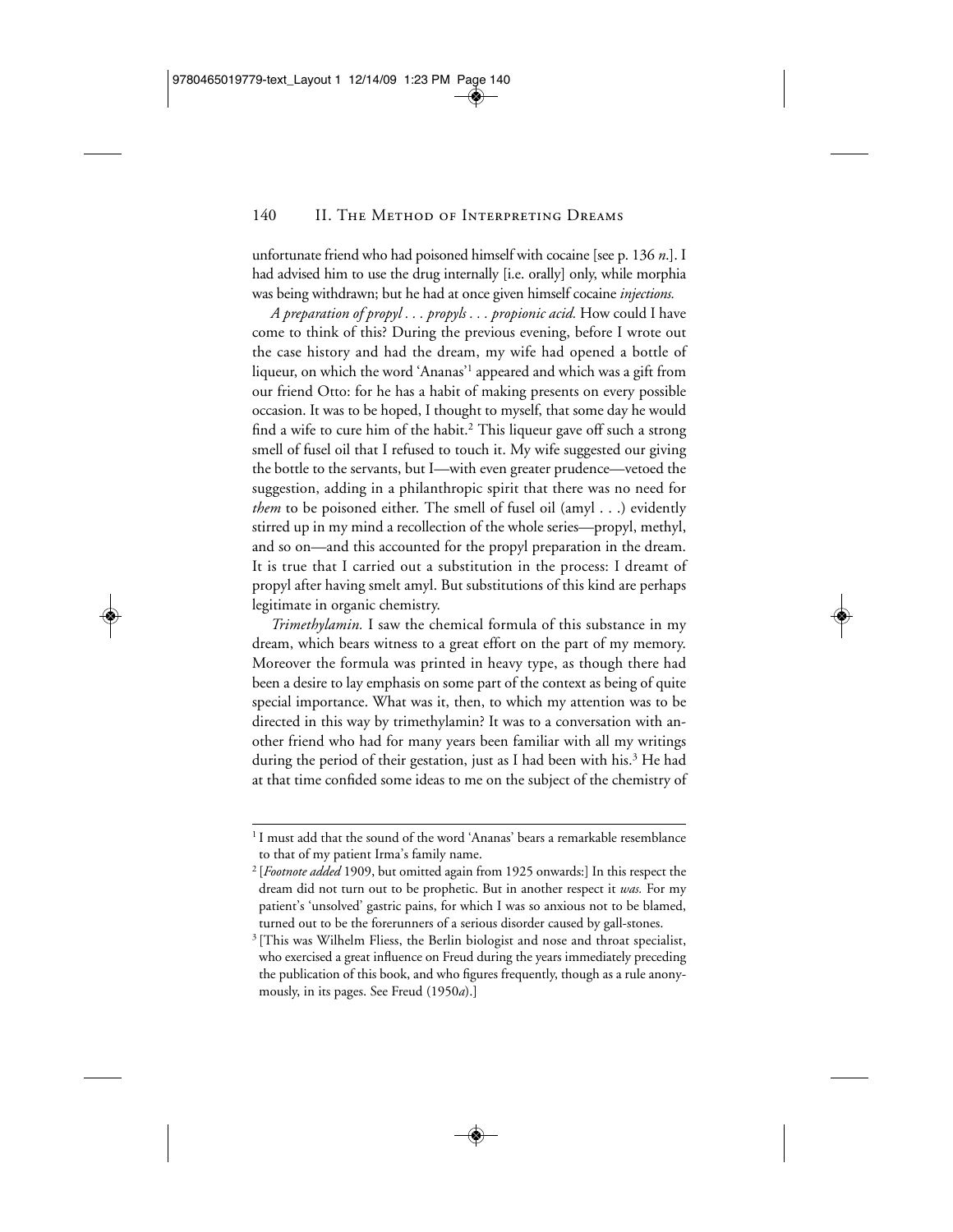the sexual processes, and had mentioned among other things that he believed that one of the products of sexual metabolism was trimethylamin. Thus this substance led me to sexuality, the factor to which I attributed the greatest importance in the origin of the nervous disorders which it was my aim to cure. My patient Irma was a young widow; if I wanted to find an excuse for the failure of my treatment in her case, what I could best appeal to would no doubt be this fact of her widowhood, which her friends would be so glad to see changed. And how strangely, I thought to myself, a dream like this is put together! The other woman, whom I had as a patient in the dream instead of Irma, was also a young widow.

I began to guess why the formula for trimethylamin had been so prominent in the dream. So many important subjects converged upon that one word. Trimethylamin was an allusion not only to the immensely powerful factor of sexuality, but also to a person whose agreement I recalled with satisfaction whenever I felt isolated in my opinions. Surely this friend who played so large a part in my life must appear again elsewhere in these trains of thought. Yes. For he had a special knowledge of the consequences of affections of the nose and its accessory cavities; and he had drawn scientific attention to some very remarkable connections between the turbinal bones and the female organs of sex. (Cf. the three curly structures in Irma's throat.) I had had Irma examined by him to see whether her gastric pains might be of nasal origin. But he suffered himself from suppurative rhinitis, which caused me anxiety; and no doubt there was an allusion to this in the pyaemia which vaguely came into my mind in connection with the metastases in the dream.<sup>1</sup>

*Injections of that sort ought not to be made so thoughtlessly.* Here an accusation of thoughtlessness was being made directly against my friend Otto. I seemed to remember thinking something of the same kind that afternoon when his words and looks had appeared to show that he was siding against me. It had been some such notion as: 'How easily his thoughts are influenced! How thoughtlessly he jumps to conclusions!'— Apart from this, this sentence in the dream reminded me once more of my dead friend who had so hastily resorted to cocaine injections. As I have said, I had never contemplated the drug being given by injection.

 $<sup>1</sup>$  [The analysis of this part of the dream is further elaborated below (pp. 310 ff.).</sup> It had already been used by Freud as an example of the mechanism of displacement in Section 21 of Part I of his very early 'Project for a Scientific Psychology,' written in the autumn of 1895 and printed as an Appendix to Freud (1950*a*).]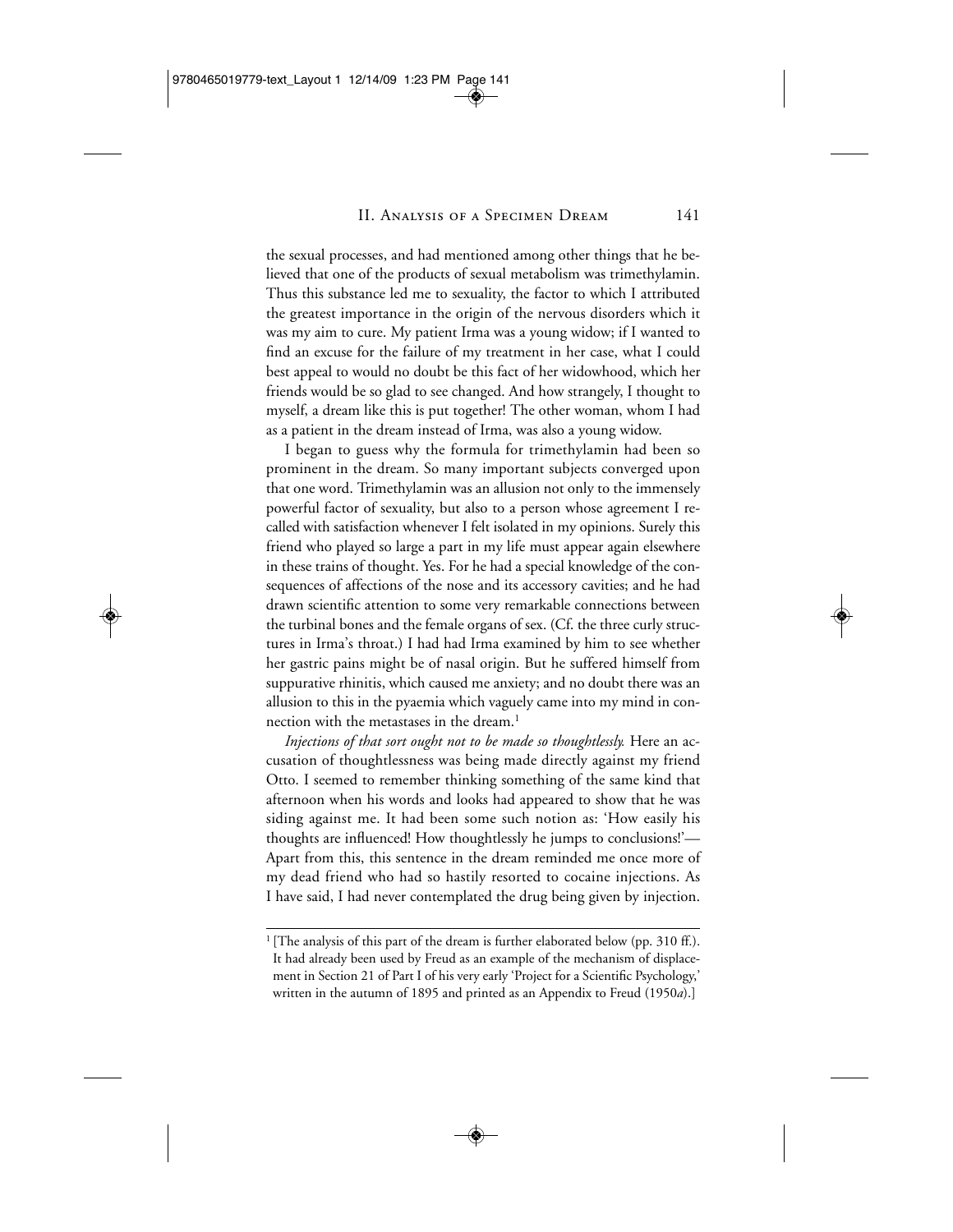I noticed too that in accusing Otto of thoughtlessness in handling chemical substances I was once more touching upon the story of the unfortunate Mathilde, which gave grounds for the same accusation against myself. Here I was evidently collecting instances of my conscientiousness, but also of the reverse.

*And probably the syringe had not been clean.* This was yet another accusation against Otto, but derived from a different source. I had happened the day before to meet the son of an old lady of eighty-two, to whom I had to give an injection of morphia twice a day.<sup>1</sup> At the moment she was in the country and he told me that she was suffering from phlebitis. I had at once thought it must be an infiltration caused by a dirty syringe. I was proud of the fact that in two years I had not caused a single infiltration; I took constant pains to be sure that the syringe was clean. In short, I was conscientious. The phlebitis brought me back once more to my wife, who had suffered from thrombosis during one of her pregnancies; and now three similar situations came to my recollection involving my wife, Irma and the dead Mathilde. The identity of these situations had evidently enabled me to substitute the three figures for one another in the dream.

I have now completed the interpretation of the dream.<sup>2</sup> While I was carrying it out I had some difficulty in keeping at bay all the ideas which were bound to be provoked by a comparison between the content of the dream and the concealed thoughts lying behind it. And in the meantime the 'meaning' of the dream was borne in upon me. I became aware of an intention which was carried into effect by the dream and which must have been my motive for dreaming it. The dream fulfilled certain wishes which were started in me by the events of the previous evening (the news given me by Otto and my writing out of the case history). The conclusion of the dream, that is to say, was that I was not responsible for the persistence of Irma's pains, but that Otto was. Otto had in fact annoyed me by his remarks about Irma's incomplete cure, and the dream gave me my revenge by throwing the reproach back on to him. The dream acquitted

<sup>&</sup>lt;sup>1</sup> [This old lady makes frequent appearances in Freud's writings at this period. See below, pp. 258 f., and *The Psychopathology of Everyday Life* (1901*b*), Chapter VIII *(b* and *g)* and Chapter VII (*Cb*)*.* Her death is reported in a letter to Fliess of July 8, 1901 (Freud, 1950*a*, Letter 145).]

<sup>2 [</sup>*Footnote added* 1909:] Though it will be understood that I have not reported everything that occurred to me during the process of interpretation.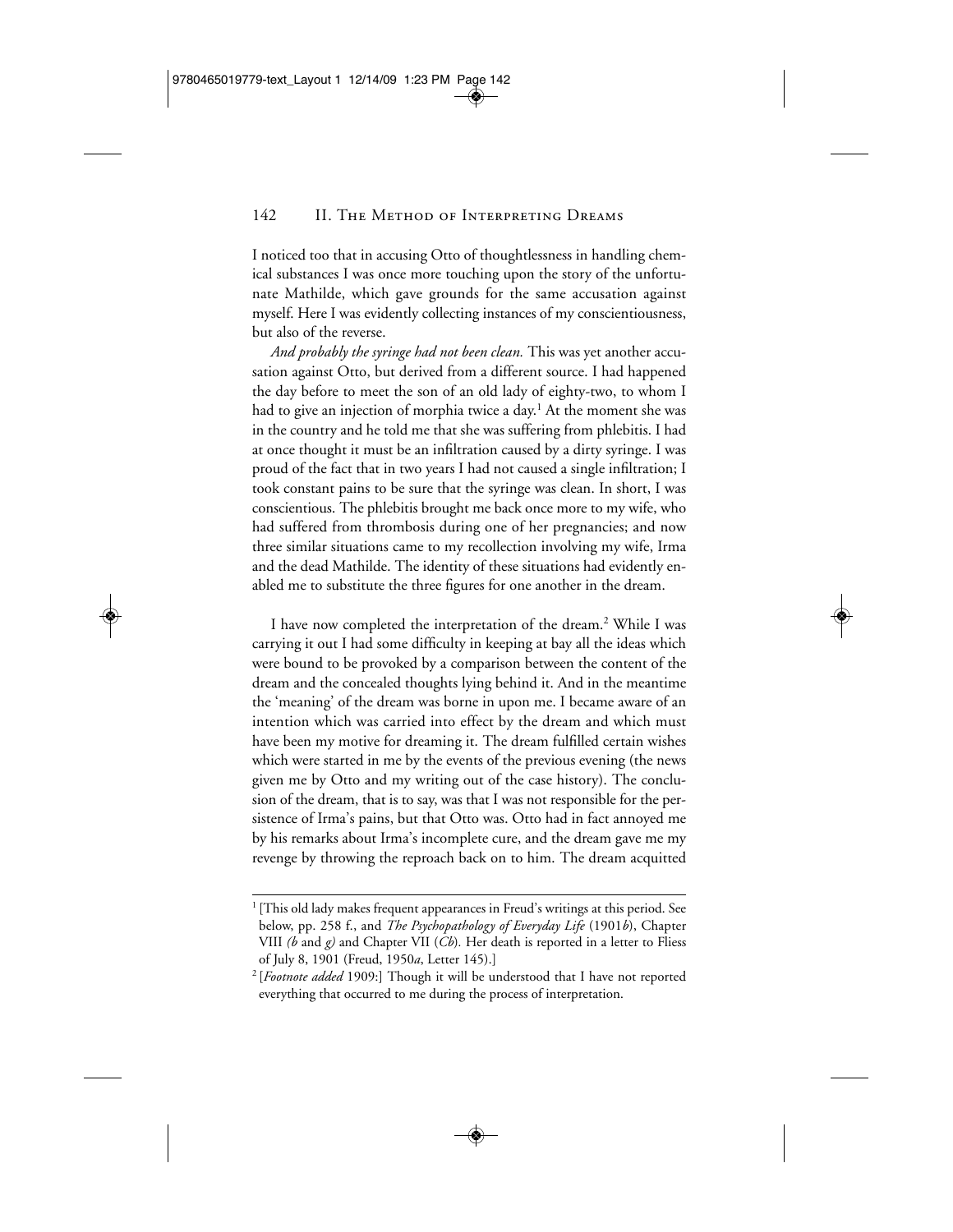me of the responsibility for Irma's condition by showing that it was due to other factors—it produced a whole series of reasons. The dream represented a particular state of affairs as I should have wished it to be. *Thus its content was the fulfilment of a wish and its motive was a wish.*

Thus much leapt to the eyes. But many of the details of the dream also became intelligible to me from the point of view of wish-fulfilment. Not only did I revenge myself on Otto for being too hasty in taking sides against me by representing him as being too hasty in his medical treatment (in giving the injection); but I also revenged myself on him for giving me the bad liqueur which had an aroma of fusel oil. And in the dream I found an expression which united the two reproaches: the injection was of a preparation of propyl. This did not satisfy me and I pursued my revenge further by contrasting him with his more trustworthy competitor. I seemed to be saying: 'I like *him* better than *you.*' But Otto was not the only person to suffer from the vials of my wrath. I took revenge as well on my disobedient patient by exchanging her for one who was wiser and less recalcitrant. Nor did I allow Dr. M. to escape the consequences of his contradiction but showed him by means of a clear allusion that he was an ignoramus on the subject. ('*Dysentery will supervene*,' etc.) Indeed I seemed to be appealing from him to someone else with greater knowledge (to my friend who had told me of trimethylamin) just as I had turned from Irma to her friend and from Otto to Leopold. 'Take these people away! Give me three others of my choice instead! Then I shall be free of these undeserved reproaches!' The groundlessness of the reproaches was proved for me in the dream in the most elaborate fashion. *I* was not to blame for Irma's pains, since she herself was to blame for them by refusing to accept my solution. *I* was not concerned with Irma's pains, since they were of an organic nature and quite incurable by psychological treatment. Irma's pains could be satisfactorily explained by her widowhood (cf. the trimethylamin) which *I* had no means of altering. Irma's pains had been caused by Otto giving her an incautious injection of an unsuitable drug a thing *I* should never have done. Irma's pains were the result of an injection with a dirty needle, like my old lady's phlebitis—whereas *I* never did any harm with my injections. I noticed, it is true, that these explanations of Irma's pains (which agreed in exculpating me) were not entirely consistent with one another, and indeed that they were mutually exclusive. The whole plea—for the dream was nothing else—reminded one vividly of the defence put forward by the man who was charged by one of his neighbours with having given him back a borrowed kettle in a damaged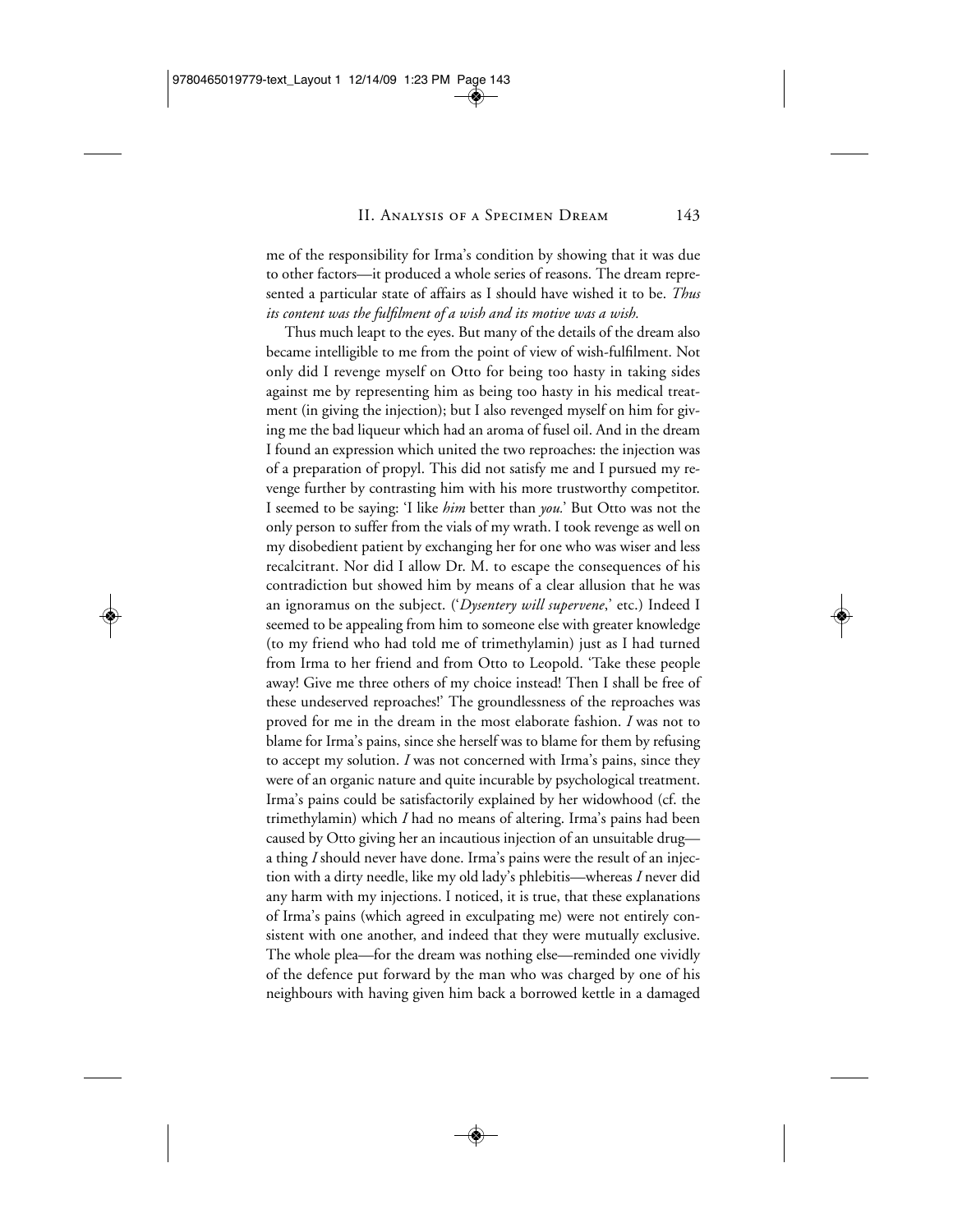condition. The defendant asserted first, that he had given it back undamaged; secondly, that the kettle had a hole in it when he borrowed it; and thirdly, that he had never borrowed a kettle from his neighbour at all. So much the better: if only a single one of these three lines of defence were to be accepted as valid, the man would have to be acquitted.<sup>1</sup>

Certain other themes played a part in the dream, which were not so obviously connected with my exculpation from Irma's illness: my daughter's illness and that of my patient who bore the same name, the injurious effect of cocaine, the disorder of my patient who was travelling in Egypt, my concern about my wife's health and about that of my brother and of Dr. M., my own physical ailments, my anxiety about my absent friend who suffered from suppurative rhinitis. But when I came to consider all of these, they could all be collected into a single group of ideas and labelled, as it were, 'concern about my own and other people's health professional conscientiousness.' I called to mind the obscure disagreeable impression I had when Otto brought me the news of Irma's condition. This group of thoughts that played a part in the dream enabled me retrospectively to put this transient impression into words. It was as though he had said to me: 'You don't take your medical duties seriously enough. You're not conscientious; you don't carry out what you've undertaken.' Thereupon, this group of thoughts seemed to have put itself at my disposal, so that I could produce evidence of how highly conscientious I was, of how deeply I was concerned about the health of my relations, my friends and my patients. It was a noteworthy fact that this material also included some disagreeable memories, which supported my friend Otto's accusation rather than my own vindication. The material was, as one might say, impartial; but nevertheless there was an unmistakable connection between this more extensive group of thoughts which underlay the dream and the narrower subject of the dream which gave rise to the wish to be innocent of Irma's illness.

I will not pretend that I have completely uncovered the meaning of this dream or that its interpretation is without a gap. I could spend much more time over it, derive further information from it and discuss fresh problems raised by it. I myself know the points from which further trains of thought could be followed. But considerations which arise in the case

<sup>&</sup>lt;sup>1</sup> [This anecdote is discussed by Freud in relation to this passage in Chapter II, Section 8, and Chapter VII, Section 2, of his book on jokes. (Freud, 1905*c*.)]